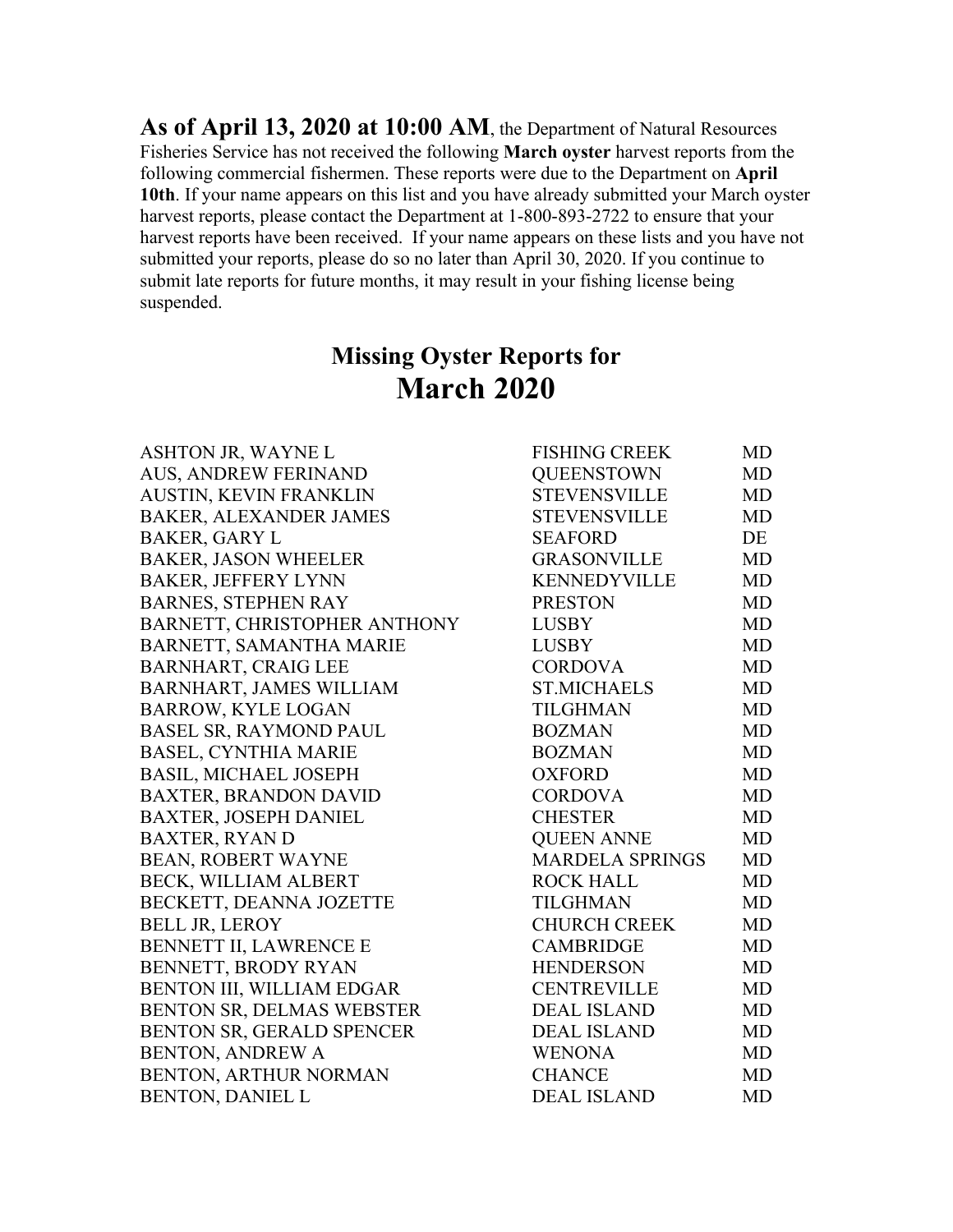BENTON, ERIC DANIEL PRINCESS ANNE MD BENTON, JOSEPH WALKER BENTON, RONNIE SAM BENTON, STEPHEN PAUL BERGGRUM JR, BERNARD R BEVILLE, BRANDON KEITH BILDSTEIN JR, EDWARD GRANT BLACK, JAMES AUSTIN BLACKWELL JR, MARVIN WENDELL AARON, JUSTIN ALAN ABBOTT III, CHARLES PATRICK ABBOTT JR, WYLIE M ABBOTT, EDGAR ALLEN ABBOTT, JASON ALLEN ABBOTT, JASON MICHAEL ABBOTT, LORI ANN ABBOTT, PAMELA JEAN ABBOTT, SHANE MICHAEL ABELL, GEORGE ALLEN ABEY, WILLIAM EARL ADAMS III, WILLIAM KENNETH ADAMS, CHRISTOPHER MARK ANDERSON, LISA SIMMONS ANDERSON, WILLIAM T ANDREW, THOMAS BRYAN ANTHONY, DENNIS LEE ANTHONY, DONALD WESLEY ANTHONY, JEFFERY LEE ASHLEY III, WILLIAM MERRITT BLACKWELL, JOHN WAYNE BLACKWELL, MARVIN W BLACKWELL, ROBERT H BLADES, BERT PATRICK BLANCHFIELD, JORDAN PATTERSON BLOUGH JR, GLENN CHARLES BOARMAN, ROBERT ANTHONY BOOZE, ROBERT LEVIN BOULTER, SHARON KAY BOULTER, WILLIAM FRANKLIN BOWEN JR, WILLIAM ROBERT BOWES JR, GEORGE M BOWES, TRAVIS NICHOLAS BOWLES, GEORGE A BOZMAN JR, EVERETT LEE BOZMAN JR, VERNON DENWOOD BOZMAN SR, EVERETT LEE

| <b>CENTREVILLE</b><br><b>MD</b><br><b>CENTREVILLE</b><br><b>MD</b><br><b>CHANCE</b><br><b>MD</b><br><b>WINGATE</b><br><b>MD</b><br><b>CRAPO</b><br><b>MD</b><br><b>ROYAL OAK</b><br><b>MD</b><br><b>CHESTERTOWN</b><br><b>MD</b><br><b>LUSBY</b><br><b>MD</b><br><b>CHURCH CREEK</b><br><b>MD</b><br><b>DEAL ISLAND</b><br><b>MD</b><br><b>MD</b><br><b>VIENNA</b><br><b>CHANCE</b><br>MD<br>PRINCESS ANNE<br><b>MD</b><br><b>VIENNA</b><br><b>MD</b><br><b>CHANCE</b><br><b>MD</b> |  |
|-------------------------------------------------------------------------------------------------------------------------------------------------------------------------------------------------------------------------------------------------------------------------------------------------------------------------------------------------------------------------------------------------------------------------------------------------------------------------------------|--|
|                                                                                                                                                                                                                                                                                                                                                                                                                                                                                     |  |
|                                                                                                                                                                                                                                                                                                                                                                                                                                                                                     |  |
|                                                                                                                                                                                                                                                                                                                                                                                                                                                                                     |  |
|                                                                                                                                                                                                                                                                                                                                                                                                                                                                                     |  |
|                                                                                                                                                                                                                                                                                                                                                                                                                                                                                     |  |
|                                                                                                                                                                                                                                                                                                                                                                                                                                                                                     |  |
|                                                                                                                                                                                                                                                                                                                                                                                                                                                                                     |  |
|                                                                                                                                                                                                                                                                                                                                                                                                                                                                                     |  |
|                                                                                                                                                                                                                                                                                                                                                                                                                                                                                     |  |
|                                                                                                                                                                                                                                                                                                                                                                                                                                                                                     |  |
|                                                                                                                                                                                                                                                                                                                                                                                                                                                                                     |  |
|                                                                                                                                                                                                                                                                                                                                                                                                                                                                                     |  |
|                                                                                                                                                                                                                                                                                                                                                                                                                                                                                     |  |
|                                                                                                                                                                                                                                                                                                                                                                                                                                                                                     |  |
|                                                                                                                                                                                                                                                                                                                                                                                                                                                                                     |  |
| <b>VIENNA</b><br><b>MD</b>                                                                                                                                                                                                                                                                                                                                                                                                                                                          |  |
| <b>DEAL ISLAND</b><br>MD                                                                                                                                                                                                                                                                                                                                                                                                                                                            |  |
| <b>CALIFORNIA</b><br><b>MD</b>                                                                                                                                                                                                                                                                                                                                                                                                                                                      |  |
| <b>HURLOCK</b><br><b>MD</b>                                                                                                                                                                                                                                                                                                                                                                                                                                                         |  |
| <b>BOZMAN</b><br><b>MD</b>                                                                                                                                                                                                                                                                                                                                                                                                                                                          |  |
| <b>LEXINGTON PARK</b><br><b>MD</b>                                                                                                                                                                                                                                                                                                                                                                                                                                                  |  |
| <b>DEAL ISLAND</b><br><b>MD</b>                                                                                                                                                                                                                                                                                                                                                                                                                                                     |  |
| <b>DEAL ISLAND</b><br><b>MD</b>                                                                                                                                                                                                                                                                                                                                                                                                                                                     |  |
| <b>TRAPPE</b><br><b>MD</b>                                                                                                                                                                                                                                                                                                                                                                                                                                                          |  |
| <b>RIDGELY</b><br><b>MD</b>                                                                                                                                                                                                                                                                                                                                                                                                                                                         |  |
| <b>RIDGELY</b><br><b>MD</b>                                                                                                                                                                                                                                                                                                                                                                                                                                                         |  |
| <b>GRASONVILLE</b><br><b>MD</b>                                                                                                                                                                                                                                                                                                                                                                                                                                                     |  |
| <b>ROCK HALL</b><br><b>MD</b>                                                                                                                                                                                                                                                                                                                                                                                                                                                       |  |
| <b>LEXINGTON PARK</b><br><b>MD</b>                                                                                                                                                                                                                                                                                                                                                                                                                                                  |  |
| <b>LUSBY</b><br>MD                                                                                                                                                                                                                                                                                                                                                                                                                                                                  |  |
| PINEY POINT<br>MD                                                                                                                                                                                                                                                                                                                                                                                                                                                                   |  |
| <b>BOZMAN</b><br>MD                                                                                                                                                                                                                                                                                                                                                                                                                                                                 |  |
| <b>KENNEDYVILLE</b><br>MD                                                                                                                                                                                                                                                                                                                                                                                                                                                           |  |
|                                                                                                                                                                                                                                                                                                                                                                                                                                                                                     |  |
| <b>DENTON</b><br><b>MD</b>                                                                                                                                                                                                                                                                                                                                                                                                                                                          |  |
| <b>NEWBURG</b><br><b>MD</b>                                                                                                                                                                                                                                                                                                                                                                                                                                                         |  |
| <b>CAMBRIDGE</b><br><b>MD</b>                                                                                                                                                                                                                                                                                                                                                                                                                                                       |  |
| <b>ROCK HALL</b><br>MD                                                                                                                                                                                                                                                                                                                                                                                                                                                              |  |
| <b>MD</b><br><b>ARNOLD</b>                                                                                                                                                                                                                                                                                                                                                                                                                                                          |  |
| <b>TILGHMAN</b><br><b>MD</b>                                                                                                                                                                                                                                                                                                                                                                                                                                                        |  |
| <b>CALLAWAY</b><br><b>MD</b>                                                                                                                                                                                                                                                                                                                                                                                                                                                        |  |
| <b>CALLAWAY</b><br><b>MD</b>                                                                                                                                                                                                                                                                                                                                                                                                                                                        |  |
| <b>MECHANICSVILLE</b><br><b>MD</b>                                                                                                                                                                                                                                                                                                                                                                                                                                                  |  |
| PRINCESS ANNE<br><b>MD</b>                                                                                                                                                                                                                                                                                                                                                                                                                                                          |  |
| <b>WESTOVER</b><br><b>MD</b><br>PRINCESS ANNE                                                                                                                                                                                                                                                                                                                                                                                                                                       |  |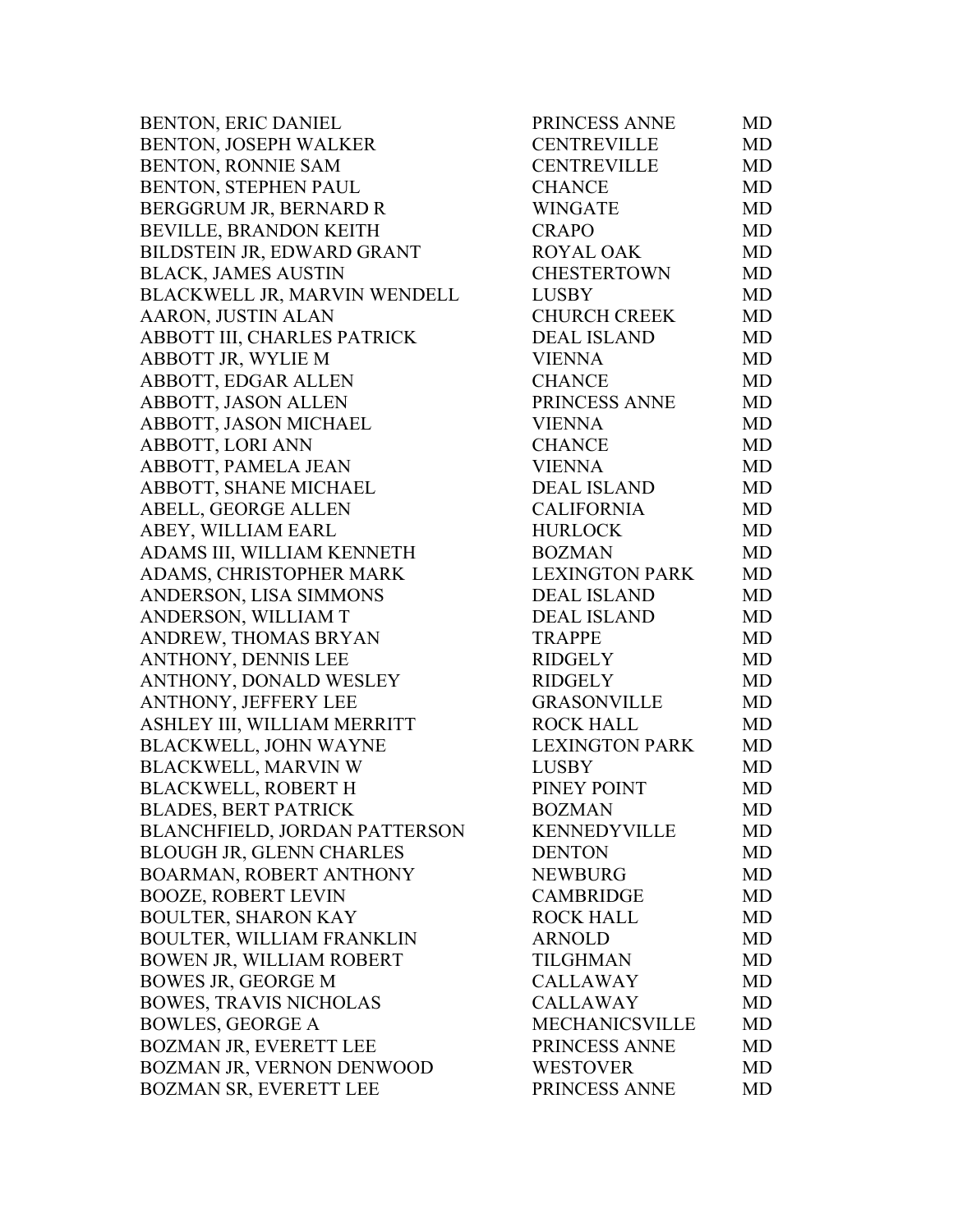BOZMAN, DANNY WAYNE BOZMAN, MICHAEL DOUGLAS BRADBURN III, ROBERT MELVIN BRADBURN JR, ROBERT MELVIN BRADBURN, DAVID M BRADLEY, ALAN KEITH BRADLEY, BRENT S BRADLEY, KYLE JAMES BRADSHAW JR, HOLLY ROBINSON BRADSHAW JR, ROBERT JAMES BRADSHAW, JAMES HAROLD BRADSHAW, ROLAND BRENT BRADSHAW, ROLAND EVERETT BRIGGS IV, HAROLD JACOB BRITTINGHAM JR, JOHN MERVIN BROHAWN III, DARRELL RAY BROHAWN JR, DARRELL RAY BROWN JR, FLOYD ANTHONY BROWN JR, ROBERT T BROWN, JOHN F TUCKER BRUCE, DAVID BARRY BRYAN, CHRISTOPHER LEE BUCKLER III, MILBURN A BUCKLER, JESSE A BUCKLEY, DONNA RAYE BULLER, MARY PATRICIA BULLER, ROBERT RANDALL BURCH, CHARLES MORGAN BURKE, DANIEL DWAYNE BURKE, RANDALL FRANKLIN BURTON, BRANDON ALEXANDER BUSICK, KEITH E BUSINSKY, ROBERT JOSEPH BUSSLER, ROGER B CAMPBELL JR, LAWRENCE FRANKLIN CAMPBELL, ALEX RAY CAMPBELL, LAWRENCE FRANKLIN CANNON, RICHARD DANIEL CANTLER SR, DAVID GWYNN CANTLER, BRENDAN JAMES CANTLER, ERIC STANLEY CANTLER, PATRICK EDWARD POLLOCK CARAKER IV, THOMAS HERTY CARMAN, JAMES M CARPENTER, WILLIAM THOMAS CARROLL, CODY JAMES

| WESTOVER               | MD        |
|------------------------|-----------|
| <b>UPPER FAIRMOUNT</b> | <b>MD</b> |
| <b>RIDGE</b>           | <b>MD</b> |
| <b>RIDGE</b>           | <b>MD</b> |
| <b>DAMERON</b>         | <b>MD</b> |
| <b>MARDELA SPRINGS</b> | <b>MD</b> |
| <b>TRAPPE</b>          | MD        |
| <b>MARDELA SPRINGS</b> | <b>MD</b> |
| PRINCESS ANNE          | <b>MD</b> |
| <b>EDEN</b>            | <b>MD</b> |
| <b>CAMBRIDGE</b>       | <b>MD</b> |
| <b>EWELL</b>           | <b>MD</b> |
| <b>EWELL</b>           | MD        |
| <b>LUSBY</b>           | <b>MD</b> |
| <b>CRISFIELD</b>       | <b>MD</b> |
| <b>CAMBRIDGE</b>       | <b>MD</b> |
| <b>CAMBRIDGE</b>       | <b>MD</b> |
| LEONARDTOWN            | <b>MD</b> |
| <b>CLEMENTS</b>        | <b>MD</b> |
| <b>AVENUE</b>          | <b>MD</b> |
| <b>EWELL</b>           | <b>MD</b> |
| <b>TRAPPE</b>          | <b>MD</b> |
| <b>LUSBY</b>           | MD        |
| <b>LUSBY</b>           | MD        |
| <b>CAMBRIDGE</b>       | <b>MD</b> |
| <b>SALISBURY</b>       | <b>MD</b> |
| <b>SALISBURY</b>       | MD        |
| <b>MECHANICSVILLE</b>  | <b>MD</b> |
| <b>WESTOVER</b>        | <b>MD</b> |
| <b>CRISFIELD</b>       | MD        |
| <b>CALLAWAY</b>        | <b>MD</b> |
| <b>BALTIMORE</b>       | <b>MD</b> |
| STEVENSVILLE           | MD        |
| LEONARDTOWN            | MD        |
| <b>EASTON</b>          | <b>MD</b> |
| <b>FEDERALSBURG</b>    | <b>MD</b> |
| <b>ST MICHAELS</b>     | <b>MD</b> |
| <b>CAMBRIDGE</b>       | <b>MD</b> |
| <b>ANNAPOLIS</b>       | <b>MD</b> |
| <b>ANNAPOLIS</b>       | <b>MD</b> |
| <b>ANNAPOLIS</b>       | <b>MD</b> |
| <b>RIDGELY</b>         | <b>MD</b> |
| <b>PRESTON</b>         | <b>MD</b> |
| <b>CRISFIELD</b>       | MD        |
| <b>OXFORD</b>          | <b>MD</b> |
| <b>RIDGLEY</b>         | <b>MD</b> |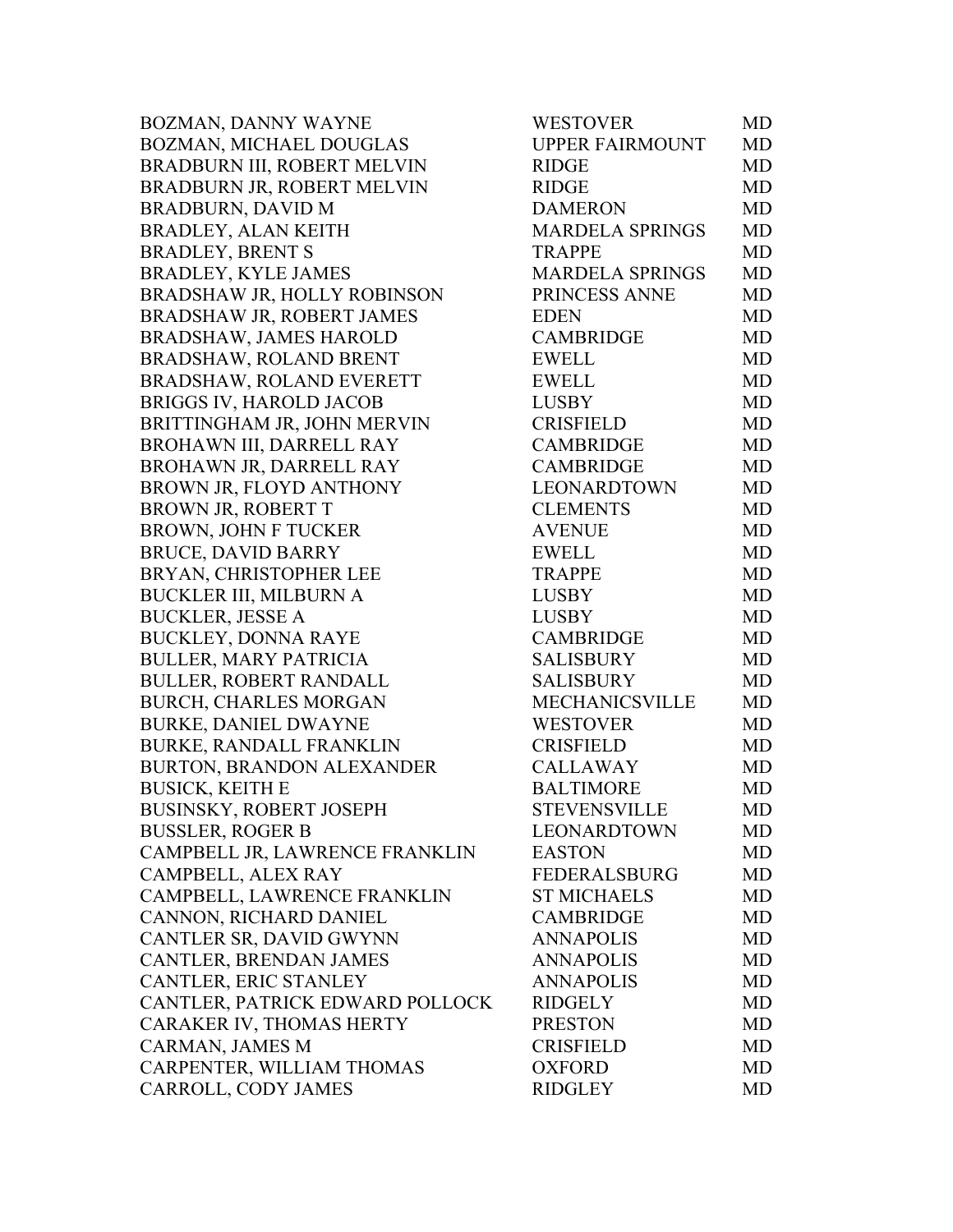| CARTER JR, LEWIS HENRY              | <b>GRASONVILLE</b>    | MD.       |
|-------------------------------------|-----------------------|-----------|
| CARTRIGHT, RAYMOND EDWARD           | <b>FISHING CREEK</b>  | MD        |
| CASHO JR, ROBERT JOHNSON            | <b>OXFORD</b>         | MD        |
| CASSALIA, ALAN BENJAMIN             | <b>FISHING CREEK</b>  | MD        |
| CASTELLI, MARC ALAN                 | <b>CHESTERTOWN</b>    | MD        |
| CASTILLO SALGADO, EDGAR RONALDO     | <b>LEXINGTON PARK</b> | MD        |
| CAVALIER, CODY EUGENE               | <b>EASTON</b>         | MD        |
| CHANCE JR, FLOYD WALLACE            | <b>BOZMAN</b>         | MD        |
| CHANCE, JENNY COVEY                 | <b>BOZMAN</b>         | MD        |
| CHASE, RYKER ARTHUR                 | <b>CHESTER</b>        | MD        |
| CHESSER, WILLIAM ADAM               | <b>LEXINGTON PARK</b> | MD        |
| CHILDS IV, WILLIAM F                | <b>FRIENDSHIP</b>     | MD        |
| CLARK III, VAN GASKEN               | <b>CENTREVILLE</b>    | MD        |
| CLARK, BRENDON FRANCIS              | <b>QUEENSTOWN</b>     | MD        |
| CLAYTON JR, WILLIAM WELLS           | <b>TYLERTON</b>       | MD        |
| CLAYTON, MATTHEW BENJAMIN           | <b>CRISFIELD</b>      | MD        |
| <b>COLE, BRUCE WAYNE</b>            | <b>EASTON</b>         | MD        |
| <b>COLLIER, CHARLES</b>             | <b>STEVENSVILLE</b>   | MD        |
| COLLURAFICI, CHRISTOPHER VINCENT    | PRINCE FREDERIC       | <b>MD</b> |
| CONNOLLY, CURT HOBERT               | <b>SHERWOOD</b>       | <b>MD</b> |
| CONNOLLY, MARK ANTHONY              | <b>WITTMAN</b>        | MD        |
| COOPER, DOUGLAS COLLINS             | <b>WOOLFORD</b>       | MD        |
| COPSEY, ROBERT LEE                  | MECHANICSVILLE        | MD        |
| CORBIN, DAVID BRYAN                 | <b>DEAL ISLAND</b>    | MD        |
| <b>CORBIN, GRANT JAMES</b>          | <b>DEAL ISLAND</b>    | MD        |
| <b>CORBIN, HARVEY BRUCE</b>         | <b>TYLERTON</b>       | MD        |
| CORBIN, RONALD ALAN                 | <b>TYLERTON</b>       | MD        |
| CORBMAN, ROGER ARTHUR               | <b>GRASONVILLE</b>    | MD        |
| CORKRAN, VALERIE LYNN               | <b>CAMBRIDGE</b>      | MD        |
| <b>CORNELIUS, DOUGLAS H</b>         | PINEY POINT           | <b>MD</b> |
| CORREA, JAMES AARON                 | <b>TILGHMAN</b>       | <b>MD</b> |
| CRITES II, WILLIAM PAUL             | <b>EASTON</b>         | MD        |
| CROOK, WILLIAM ROBERT               | <b>STEVENSVILLE</b>   | MD        |
| CROUCH, RYAN OLIVER                 | <b>MCDANIEL</b>       | MD.       |
| CROW, CYNTHIA JEAN                  | <b>TILGHMAN</b>       | MD        |
| <b>CROW, DAVID WAYNE</b>            | TILGHMAN              | <b>MD</b> |
| CROW, HOWARD ROBERT                 | <b>TILGHMAN</b>       | MD        |
| <b>CROW, JOYCE STONE</b>            | <b>TILGHMAN</b>       | <b>MD</b> |
| CROWDER JR, THOMAS LARRY            | <b>VALLEY LEE</b>     | MD        |
| CROWDER SR, THOMAS L                | <b>VALLEY LEE</b>     | MD        |
| CROWDER, CHARLES EDWARD             | <b>CALIFORNIA</b>     | MD        |
| CROWDER, THOMAS MITCHELL            | <b>DRAYDEN</b>        | MD        |
| <b>CRUSE, JASON LEE</b>             | <b>GRASONVILLE</b>    | MD        |
| CUFF JR, JEFFREY ALAN               | <b>CRISFIELD</b>      | MD        |
| <b>CULLISON JR, FRANCIS EMERICK</b> | PINEY POINT           | MD        |
| <b>CULLISON, JAMES FRANCIS</b>      | <b>LEXINGTON PARK</b> | MD        |
|                                     |                       |           |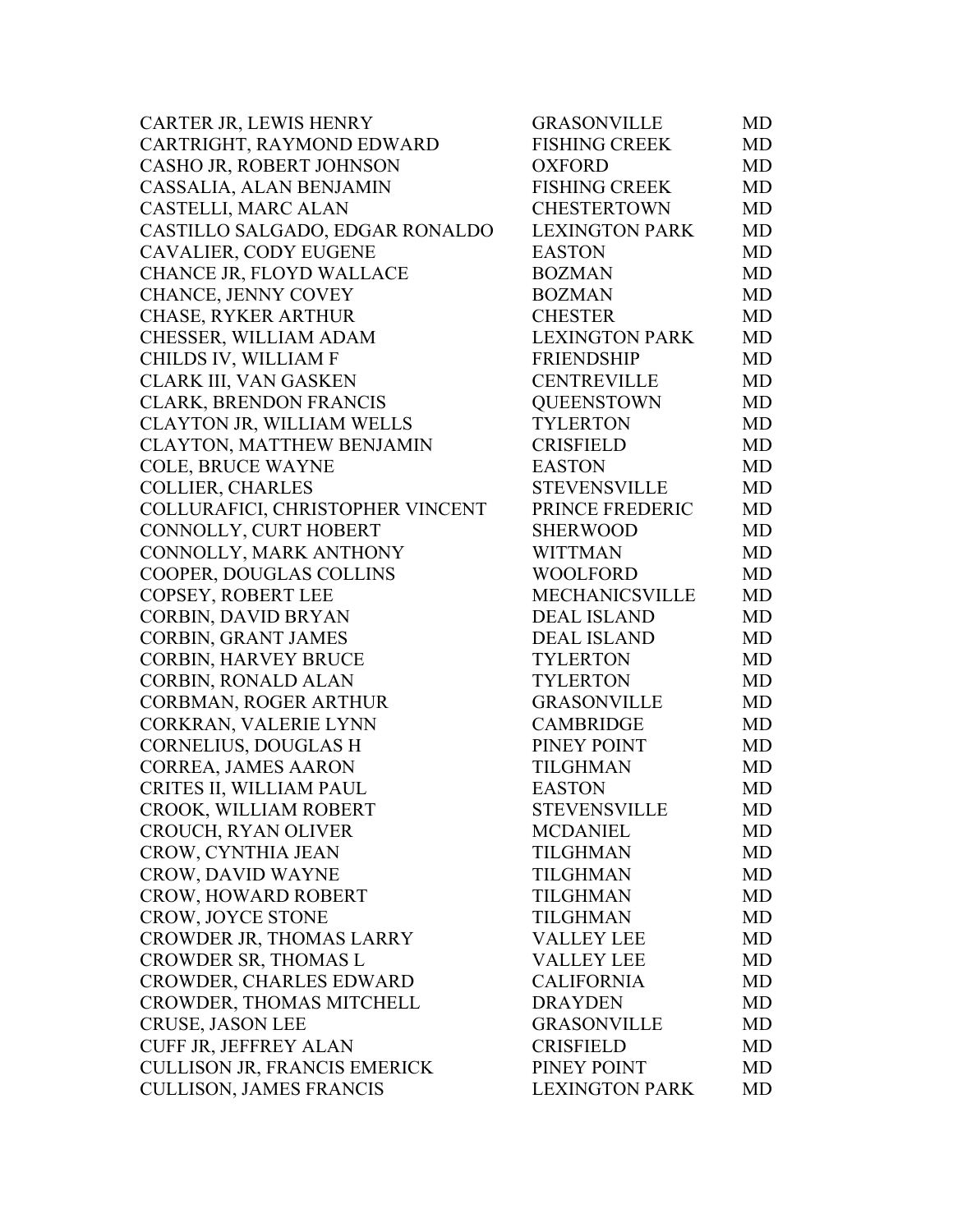CUMBERLAND III, IRVING LEE CUMMINGS SR, EDWARD KEITH CUMMINGS, JAYCEE THOMAS CUMMINGS, KEVIN WILSON CURRY JR, JOHN EDWARD DAIL, LARRY EDWARD DALY, KEVIN JOSEPH DALY, MATTHEW CHARLES DANIELS III, TERRY WAYNE DANIELS JR, TERRY WAYNE DANIELS SR, ROBERT EDWARD DANIELS, JASON ALAN DANIELS, JOSEPH GLEN DANIELS, STEPHEN GLEN DANIELS, TED WILLIAMS DAVIDSON, HARRY JACKSON DAVIS JR, CHARLES E DAVIS, ANDREW LEE DAVIS, JEDIDIAH JAMES DAWSON, DALE ALAN DEAN, ALAN CHRISTOPHER DEAN, DALE S DEAN, JOHN E DEAN, JOHN W DEAN, RACHEL A DEFORD III, WILLIAM EDWARD DESOUSA, MARCUS GOMES DEVAUGHN, CALEB JAMES DIERKER, DANIEL LEROY DIZE, BRIAN FRANCIS DIZE, DAVID E DIZE, ROGER LEE DIZE, STEVEN DARRELL DLUGOBORSKI, CODY ANDREW DOBSON, TIMOTHY R DORRELL, NORMAN E DORRELL, RICKY EDWARD DRAPER, DAN SCOTT DRYDEN, BRADLEY WAYNE DUFF, RICHARD B DULIN, TANNER WAYNE DUNN, HAILEY LEE EARHART JR, JOHN ALAN EAST JR, HENRY THOMAS EAST, JACK BYRD EBER, MICHAEL JAMES

| WINGATE               | MD        |
|-----------------------|-----------|
| <b>CORDOVA</b>        | <b>MD</b> |
| TILGHMAN              | <b>MD</b> |
| <b>TILGHMAN</b>       | <b>MD</b> |
| <b>LEONARDTOWN</b>    | <b>MD</b> |
| <b>CAMBRIDGE</b>      | <b>MD</b> |
| MECHANICSVILLE        | <b>MD</b> |
| MECHANICSVILLE        | <b>MD</b> |
| <b>DEAL ISLAND</b>    | <b>MD</b> |
| <b>WENONA</b>         | <b>MD</b> |
| <b>CRISFIELD</b>      | <b>MD</b> |
| <b>WESTOVER</b>       | MD        |
| <b>DEAL ISLAND</b>    | <b>MD</b> |
| <b>DEAL ISLAND</b>    | <b>MD</b> |
| PRINCESS ANNE         | <b>MD</b> |
| <b>STEVENSVILLE</b>   | <b>MD</b> |
| <b>RIDGE</b>          | <b>MD</b> |
| <b>PRESTON</b>        | MD        |
| <b>ST.MICHAELS</b>    | <b>MD</b> |
| <b>CORDOVA</b>        | <b>MD</b> |
| <b>LEXINGTON PARK</b> | <b>MD</b> |
| <b>LUSBY</b>          | MD        |
| <b>SCOTLAND</b>       | <b>MD</b> |
| <b>SCOTLAND</b>       | MD        |
| <b>LUSBY</b>          | <b>MD</b> |
| <b>ROCK HALL</b>      | MD        |
| <b>EASTON</b>         | <b>MD</b> |
| <b>DEAL ISLAND</b>    | <b>MD</b> |
| <b>ROCK HALL</b>      | <b>MD</b> |
| <b>WESTOVER</b>       | <b>MD</b> |
| <b>CRISFIELD</b>      | MD        |
| <b>WESTOVER</b>       | <b>MD</b> |
| PRINCESS ANNE         | MD        |
| <b>ROCK HALL</b>      | <b>MD</b> |
| <b>EASTON</b>         | <b>MD</b> |
| <b>TALL TIMBERS</b>   | MD        |
| <b>TALL TIMBERS</b>   | MD        |
| <b>CROCHERON</b>      | MD        |
| <b>CHANCE</b>         | <b>MD</b> |
| PORT REPUBLIC         | <b>MD</b> |
| <b>CORDOVA</b>        | <b>MD</b> |
| <b>TYASKIN</b>        | MD        |
| <b>WESTOVER</b>       | <b>MD</b> |
| <b>MARION</b>         | <b>MD</b> |
| <b>CRISFIELD</b>      | <b>MD</b> |
| <b>QUEEN ANNE</b>     | MD        |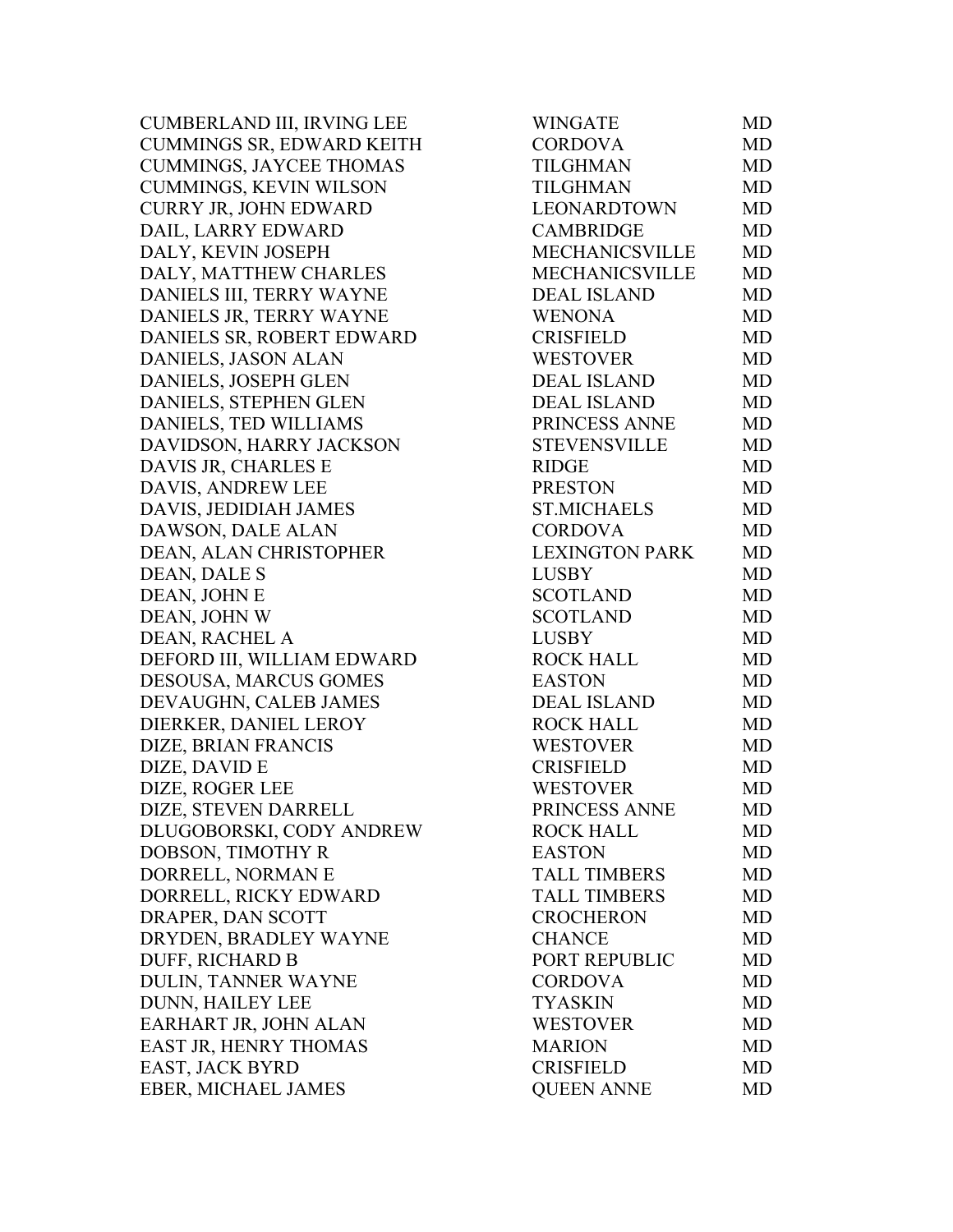EDWARDS, DAVID TUCKER EDWARDS, JOHN MATTHEW EDWARDS, RYAN MARSHALL EDWARDS, WILLIAM DAVID ELLIOTT, DAKOTA LEE ELLIOTT, JOHN STEVEN ELLIOTT, MICHAEL LEON ELLIOTT, WILLIAM K ELZEY JR, WILLIAM OLIN ELZEY, MATTHEW ROBERT ELZEY, WILLIAM OLIN ERA JR, HARVEY J ERA, JAMES MICHAEL ERWIN, JUSTIN C EVANS JR, JIMMY EDWIN EVANS SR, LESTER DAVIDSON EVANS, CLAYTON HENRY EVANS, WILLIAM J EWING, NOAH H FABER II, JOSEPH MICHAEL A FAIRBANKS JR, RICHARD H FAIRBANKS, RICHARD HARRISON FAULKNER, KEVIN FRANKLIN FELDMAN JR, ROBERT G FIGIEL, JEFFREY THOMAS FISHER JR, GEORGE MATTHEW FITHIAN, RONALD HENRY FLOWERS, DUSTY LEE FLUHARTY, JAKE ALBERT FOOKS JR, ROBERT AARON FORD JR, JAMES E FORD JR, THOMAS LEROY FORD V, GEORGE WILSON FORD, DARIN KIETH FORD, DONALD LEE FORD, GORDON L FORD, RYAN SCOTT FORE, STEVEN C FORREST, CHARLES STERLING FOSTER, JOSEPH ALAN FOWLER, MATTHEW REGINALD FOXWELL, CHAD JAMISON FRAMPTON, CALEB MARVEL GAMBRILL, DERRICK A GAMBRILL, MATTHEW LUCAS GARDNER, JAMES W

| <b>TRAPPE</b>          | MD        |
|------------------------|-----------|
| <b>MARDELA SPRINGS</b> | <b>MD</b> |
| <b>CALLAWAY</b>        | MD        |
| <b>TRAPPE</b>          | <b>MD</b> |
| <b>CHURCH CREEK</b>    | <b>MD</b> |
| <b>TODDVILLE</b>       | <b>MD</b> |
| <b>CROCHERON</b>       | <b>MD</b> |
| <b>CAMBRIDGE</b>       | <b>MD</b> |
| <b>CHURCH CREEK</b>    | <b>MD</b> |
| <b>WINGATE</b>         | <b>MD</b> |
| <b>CAMBRIDGE</b>       | <b>MD</b> |
| <b>EAST NEW MARKET</b> | <b>MD</b> |
| EAST NEW MARKET        | <b>MD</b> |
| <b>HUNTINGTOWN</b>     | <b>MD</b> |
| <b>CRISFIELD</b>       | <b>MD</b> |
| <b>MARION</b>          | <b>MD</b> |
| <b>SALISBURY</b>       | MD        |
| <b>EWELL</b>           | MD        |
| <b>EASTON</b>          | <b>MD</b> |
| PRINCESS ANNE          | <b>MD</b> |
| <b>CAMBRIDGE</b>       | <b>MD</b> |
| <b>CAMBRIDGE</b>       | MD        |
| <b>CAMBRIDGE</b>       | MD        |
| PINEY POINT            | MD        |
| <b>RIDGLEY</b>         | <b>MD</b> |
| FEDERALSBURG           | MD        |
| <b>ROCK HALL</b>       | <b>MD</b> |
| <b>FISHING CREEK</b>   | <b>MD</b> |
| <b>BOZMAN</b>          | MD        |
| <b>STEVENSVILLE</b>    | <b>MD</b> |
| <b>EASTON</b>          | MD        |
| <b>DEAL ISLAND</b>     | <b>MD</b> |
| <b>EDGEWATER</b>       | <b>MD</b> |
| PRINCESS ANNE          | MD        |
| <b>DEAL ISLAND</b>     | <b>MD</b> |
| <b>MARION STATION</b>  | <b>MD</b> |
| <b>FRUITLAND</b>       | <b>MD</b> |
| <b>RIDGE</b>           | <b>MD</b> |
| <b>BISHOPVILLE</b>     | <b>MD</b> |
| <b>WYE MILLS</b>       | <b>MD</b> |
| <b>WALDORF</b>         | <b>MD</b> |
| <b>CAMBRIDGE</b>       | <b>MD</b> |
| <b>CAMBRIDGE</b>       | <b>MD</b> |
| <b>SALISBURY</b>       | <b>MD</b> |
| <b>TAYLORS ISLAND</b>  | <b>MD</b> |
| LEONARDTOWN            | MD        |
|                        |           |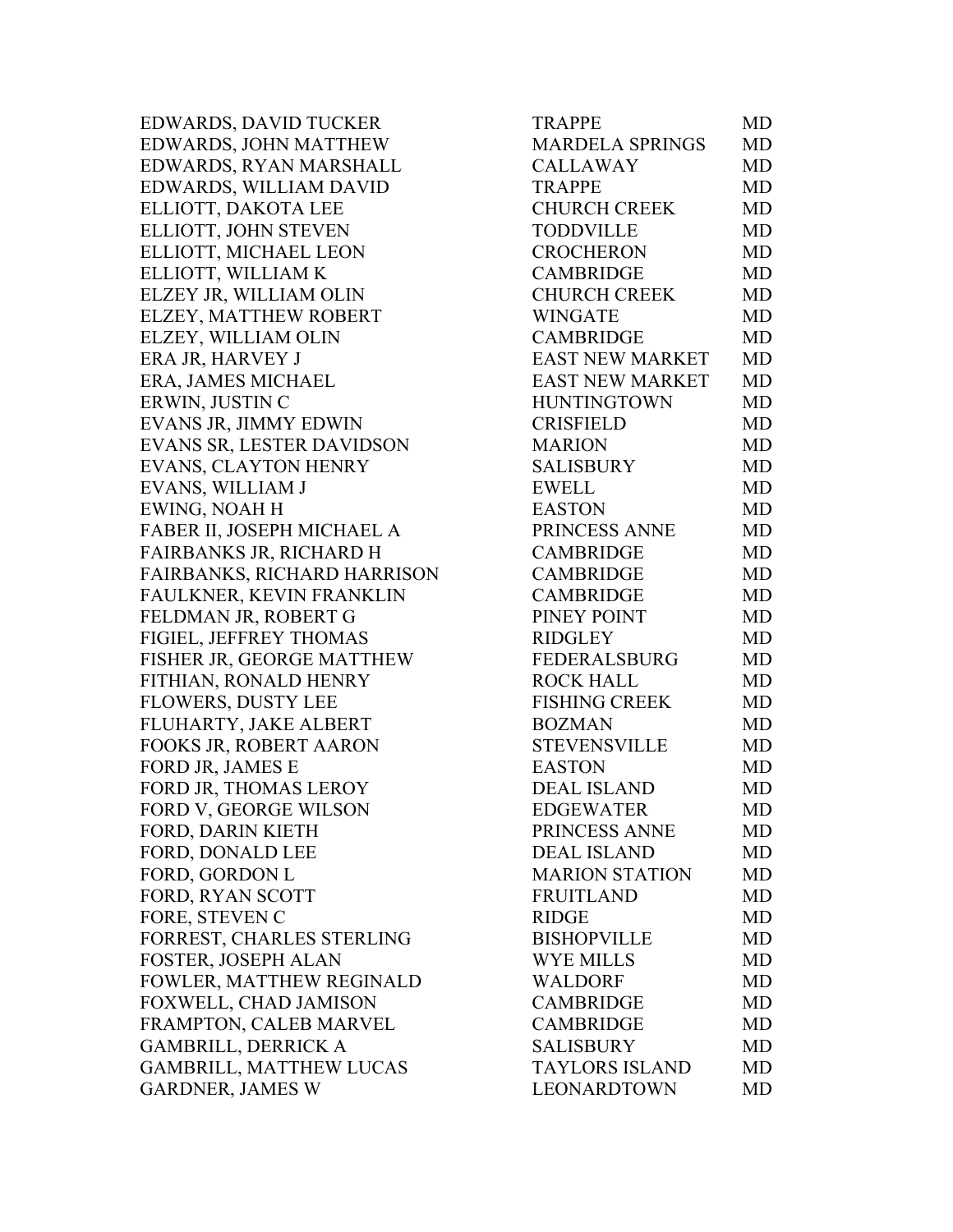| GARRETT, PAUL SETH                | <b>EASTON</b>         | MD        |
|-----------------------------------|-----------------------|-----------|
| <b>GARVEY, TYLER JACOB</b>        | <b>PRESTON</b>        | MD        |
| <b>GASS, JOHN WILLIAM</b>         | <b>SAINT INIGOES</b>  | MD        |
| GAY, JASON WADE                   | <b>NEAVITT</b>        | MD        |
| <b>GILMER, ROBERT WAYNE</b>       | <b>STEVENSVILLE</b>   | MD        |
| <b>GLORIOSO, MARK CHRISTOPHER</b> | <b>QUEENSTOWN</b>     | MD        |
| GODDARD, BENJAMIN G               | PINEY POINT           | MD        |
| <b>GODDARD, WAYNE F</b>           | <b>VALLEY LEE</b>     | MD        |
| <b>GOSLIN JR, NELSON BERTELLE</b> | <b>CAMBRIDGE</b>      | MD        |
| <b>GOSLIN, RAYMOND CHARLES</b>    | <b>EASTON</b>         | MD        |
| <b>GOSLIN, WILLIAM NELSON</b>     | <b>CAMBRIDGE</b>      | MD        |
| GOWE JR, CHARLES LEROY            | <b>TILGHMAN</b>       | MD        |
| <b>GOWE, BOBBY LEE</b>            | <b>TILGHMAN</b>       | MD        |
| <b>GOWE, JOHN NORMAN</b>          | <b>NEAVITT</b>        | MD        |
| <b>GOWE, LISA NICHOLE</b>         | <b>NEAVITT</b>        | MD        |
| <b>GOWE, LONNIE JAMES</b>         | <b>WITTMAN</b>        | MD        |
| <b>GOWE, NORMAN RALPH</b>         | <b>SAINT MICHAELS</b> | MD        |
| <b>GOWE, RONALD RANDOLPH</b>      | <b>TILGHMAN</b>       | MD        |
| GRAMAJO CASTILLO, EDILSAR ROEL    | <b>LEXINGTON PARK</b> | MD        |
| GRAMAJO CASTILLO, MANOLO EFRAIN   | <b>LEXINGTON PARK</b> | MD        |
| GRAY, JOSEPH WILLIAM              | <b>VIENNA</b>         | MD        |
| <b>GREENE, DEVON KYLE</b>         | <b>TRAPPE</b>         | MD        |
| GREENHAWK, MICHAEL DONOVAN        | <b>OXFORD</b>         | MD        |
| <b>GRIMES, DAVID MERLE</b>        | TILGHMAN              | MD        |
| HADDAWAY JR, GEORGE OWEN          | <b>BOZMAN</b>         | MD        |
| HADDAWAY JR, JAMES BRENT          | TILGHMAN              | MD        |
| HADDAWAY SR, JAMES BRENT          | <b>TILGHMAN</b>       | MD        |
| HADDAWAY SR, THOMAS EDWARD        | <b>TILGHMAN</b>       | MD        |
| HADDAWAY, AMANDA MARIE            | <b>TILGHMAN</b>       | MD        |
| HADDAWAY, JOHN HUNTER             | <b>TILGHMAN</b>       | MD        |
| HALL JR, RONALD LEE               | <b>CRISFIELD</b>      | MD        |
| HALL SR, RONALD LEE               | <b>CRISFIELD</b>      | <b>MD</b> |
| HALL, WILLIAM JAMES               | <b>CRISFIELD</b>      | MD        |
| HALLOWELL, DAVID WAYNE            | <b>HURLOCK</b>        | MD        |
| HAMBLETON III, PHILEMON T         | <b>BOZMAN</b>         | MD        |
| HAMBLETON, DAVID ANDREW           | <b>BOZMAN</b>         | MD        |
| HAMBLETON, DEVIN BROOKS           | <b>BOZMAN</b>         | MD        |
| HAMBLETON, JOHN ERIC              | <b>BOZMAN</b>         | MD        |
| HAMBLETON, PATRICK HAWKE          | <b>SAINT MICHAELS</b> | MD        |
| HAMBLETON, ROBERT REED            | <b>EASTON</b>         | MD        |
| HAMMON, LOGAN TRAVIS              | <b>EASTON</b>         | MD        |
| HAMPTON, ALBERT SHANE             | <b>CENTREVILLE</b>    | MD        |
| HAMPTON, ROBERT KENLEY            | <b>CENTREVILLE</b>    | MD        |
| HARDESTY, BRADFORD EARL           | <b>HURLOCK</b>        | MD        |
| HARGROVE, JOHN NICHOLAS           | <b>WITTMAN</b>        | MD        |
| HARMAN, AMY ELIZABETH             | <b>CAMBRIDGE</b>      | MD        |
|                                   |                       |           |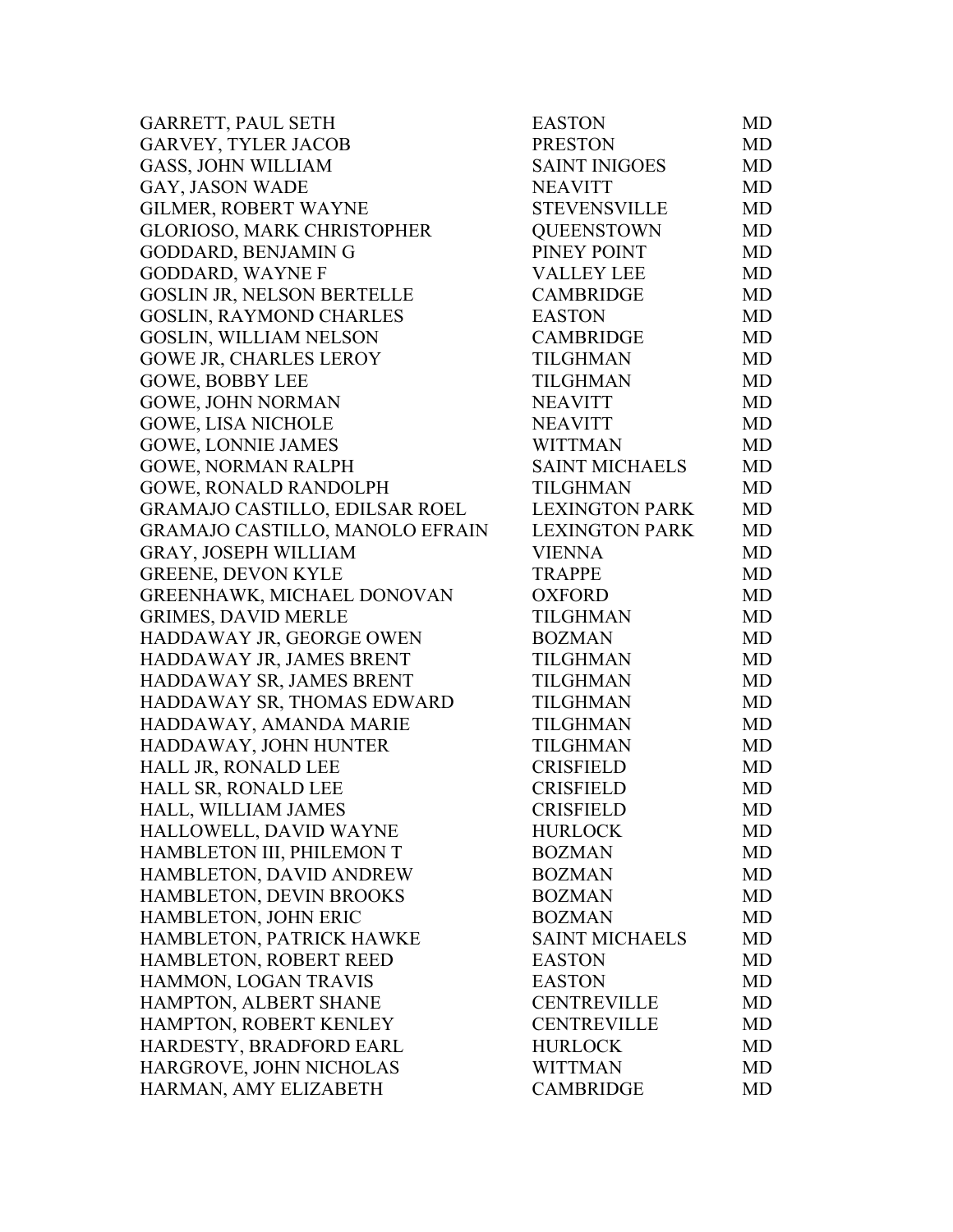| HARRINGTON, KERRY F          | <b>BERLIN</b>         | MD        |
|------------------------------|-----------------------|-----------|
| HARRISON II, THOMAS STANFORD | <b>SNOW HILL</b>      | <b>MD</b> |
| HARRISON, DONALD C           | <b>HURLOCK</b>        | <b>MD</b> |
| HARRISON, JAY PHILLIP        | <b>WITTMAN</b>        | <b>MD</b> |
| HAYDEN JR, EDWARD DANIEL     | <b>SECRETARY</b>      | <b>MD</b> |
| HAYDEN JR, JOSEPH CARROLL    | <b>FISHING CREEK</b>  | <b>MD</b> |
| HAYDEN, ANTHONY K            | <b>CHURCH CREEK</b>   | <b>MD</b> |
| HAYDEN, BROOKE FOXWELL       | <b>FISHING CREEK</b>  | <b>MD</b> |
| HAYDEN, GARY D               | <b>CRAPO</b>          | <b>MD</b> |
| HAYDEN, JASON D              | <b>VALLEY LEE</b>     | <b>MD</b> |
| HAYDEN, JOEL WILLIAM         | <b>FISHING CREEK</b>  | <b>MD</b> |
| HAYDEN, JOHN F               | <b>TODDVILLE</b>      | <b>MD</b> |
| HAYDEN, JOSEPH CARROLL       | <b>FISHING CREEK</b>  | <b>MD</b> |
| HEALY, THOMAS ANTHONY        | <b>EASTON</b>         | <b>MD</b> |
| HEIM JR, ROBERT LEONARD      | <b>WITTMAN</b>        | <b>MD</b> |
| HERNANDEZ GRANADOS, MELECIO  | <b>MADISON</b>        | MD        |
| HEWITT, PEYTON ALEXANDER     | <b>COLTONS POINT</b>  | <b>MD</b> |
| HICKS, DANNY DALE            | <b>NEWCOMB</b>        | MD        |
| HIGGINS JR, STEVEN GEORGE    | <b>NEAVITT</b>        | MD        |
| HIGGS III, JOHN L            | <b>HOLLYWOOD</b>      | <b>MD</b> |
| HINMAN, RONALD WILLIAM       | <b>CRISFIELD</b>      | <b>MD</b> |
| <b>HISS, JASON FORBES</b>    | <b>LUSBY</b>          | MD        |
| HITE, BRIAN DAYNE            | <b>LEXINGTON PARK</b> | MD        |
| HOBBS, WILLIAM RUSSELL       | <b>MECHANICSVILLE</b> | <b>MD</b> |
| HODGES, LOUIS C              | <b>COLTONS POINT</b>  | MD        |
| HOFFMAN JR, ALBERT WAYNE     | <b>WENONA</b>         | MD        |
| HOFFMANN, BENJAMIN BRADLEY   | <b>HOLLYWOOD</b>      | <b>MD</b> |
| HOFFMANN, JASON KEVIN        | <b>LUSBY</b>          | <b>MD</b> |
| HOLLAND, JOSHUA THOMAS       | PRINCESS ANNE         | <b>MD</b> |
| HOLLAND, PHILIP P            | <b>DEAL ISLAND</b>    | <b>MD</b> |
| HOLOTIK, JOHN WAYNE          | <b>WINGATE</b>        | MD        |
| HOLOTIK, TARA ROSE           | <b>CROCHERON</b>      | MD        |
| HOLOTIK, THOMAS LARRY        | <b>CROCHERON</b>      | MD        |
| HOLTMAN, BRIAN ANTHONY       | <b>STEVENSVILLE</b>   | <b>MD</b> |
| HORNER IV, LOUDY BENJAMIN    | PRINCESS ANNE         | MD        |
| HORNER JR, EDWIN D           | <b>BERLIN</b>         | MD        |
| HORNER JR, PHILIP D          | <b>WENONA</b>         | <b>MD</b> |
| HORNER SR, PHILIP DAVID      | <b>DEAL ISLAND</b>    | MD        |
| HORNER, BRIAN CHARLES        | <b>DEAL ISLAND</b>    | <b>MD</b> |
| HORNER, COLBY WILLIAM        | <b>DEAL ISLAND</b>    | <b>MD</b> |
| HORNER, JASON ERIC           | <b>DEAL ISLAND</b>    | MD        |
| HORNER, JOHN ROBERT          | <b>WENONA</b>         | MD        |
| HORNER, KEVIN JAMES          | <b>DAMES QUARTER</b>  | MD        |
| HORNEY JR, JOSEPH PATRICK    | <b>CENTREVILLE</b>    | <b>MD</b> |
| HORNEY, BEVERLY KAY          | <b>GRASONVILLE</b>    | MD        |
| HORNEY, CODY DALE            | <b>CENTREVILLE</b>    | MD        |
|                              |                       |           |

| <b>BERLIN</b>         | MD        |
|-----------------------|-----------|
| <b>SNOW HILL</b>      | <b>MD</b> |
| <b>HURLOCK</b>        | <b>MD</b> |
| <b>WITTMAN</b>        | <b>MD</b> |
| <b>SECRETARY</b>      | <b>MD</b> |
| <b>FISHING CREEK</b>  | <b>MD</b> |
| <b>CHURCH CREEK</b>   | <b>MD</b> |
| <b>FISHING CREEK</b>  | <b>MD</b> |
| <b>CRAPO</b>          | <b>MD</b> |
| <b>VALLEY LEE</b>     | <b>MD</b> |
| <b>FISHING CREEK</b>  | <b>MD</b> |
| <b>TODDVILLE</b>      | <b>MD</b> |
| <b>FISHING CREEK</b>  | <b>MD</b> |
| <b>EASTON</b>         | <b>MD</b> |
| <b>WITTMAN</b>        | <b>MD</b> |
| <b>MADISON</b>        | MD        |
| <b>COLTONS POINT</b>  | <b>MD</b> |
| <b>NEWCOMB</b>        | <b>MD</b> |
| <b>NEAVITT</b>        | MD        |
| <b>HOLLYWOOD</b>      | <b>MD</b> |
| <b>CRISFIELD</b>      | <b>MD</b> |
| <b>LUSBY</b>          | MD        |
| <b>LEXINGTON PARK</b> | <b>MD</b> |
| MECHANICSVILLE        | <b>MD</b> |
| <b>COLTONS POINT</b>  | <b>MD</b> |
| <b>WENONA</b>         | <b>MD</b> |
| <b>HOLLYWOOD</b>      | <b>MD</b> |
| <b>LUSBY</b>          | <b>MD</b> |
| PRINCESS ANNE         | <b>MD</b> |
| <b>DEAL ISLAND</b>    | <b>MD</b> |
| <b>WINGATE</b>        | <b>MD</b> |
| <b>CROCHERON</b>      | MD        |
| <b>CROCHERON</b>      | MD        |
| <b>STEVENSVILLE</b>   | MD        |
| PRINCESS ANNE         | <b>MD</b> |
| <b>BERLIN</b>         | MD        |
| <b>WENONA</b>         | MD        |
| <b>DEAL ISLAND</b>    | MD        |
| <b>DEAL ISLAND</b>    | <b>MD</b> |
| <b>DEAL ISLAND</b>    | MD        |
| <b>DEAL ISLAND</b>    | <b>MD</b> |
| <b>WENONA</b>         | MD        |
| <b>DAMES QUARTER</b>  | <b>MD</b> |
| <b>CENTREVILLE</b>    | MD        |
| <b>GRASONVILLE</b>    | <b>MD</b> |
| <b>CENTREVILLE</b>    | <b>MD</b> |
|                       |           |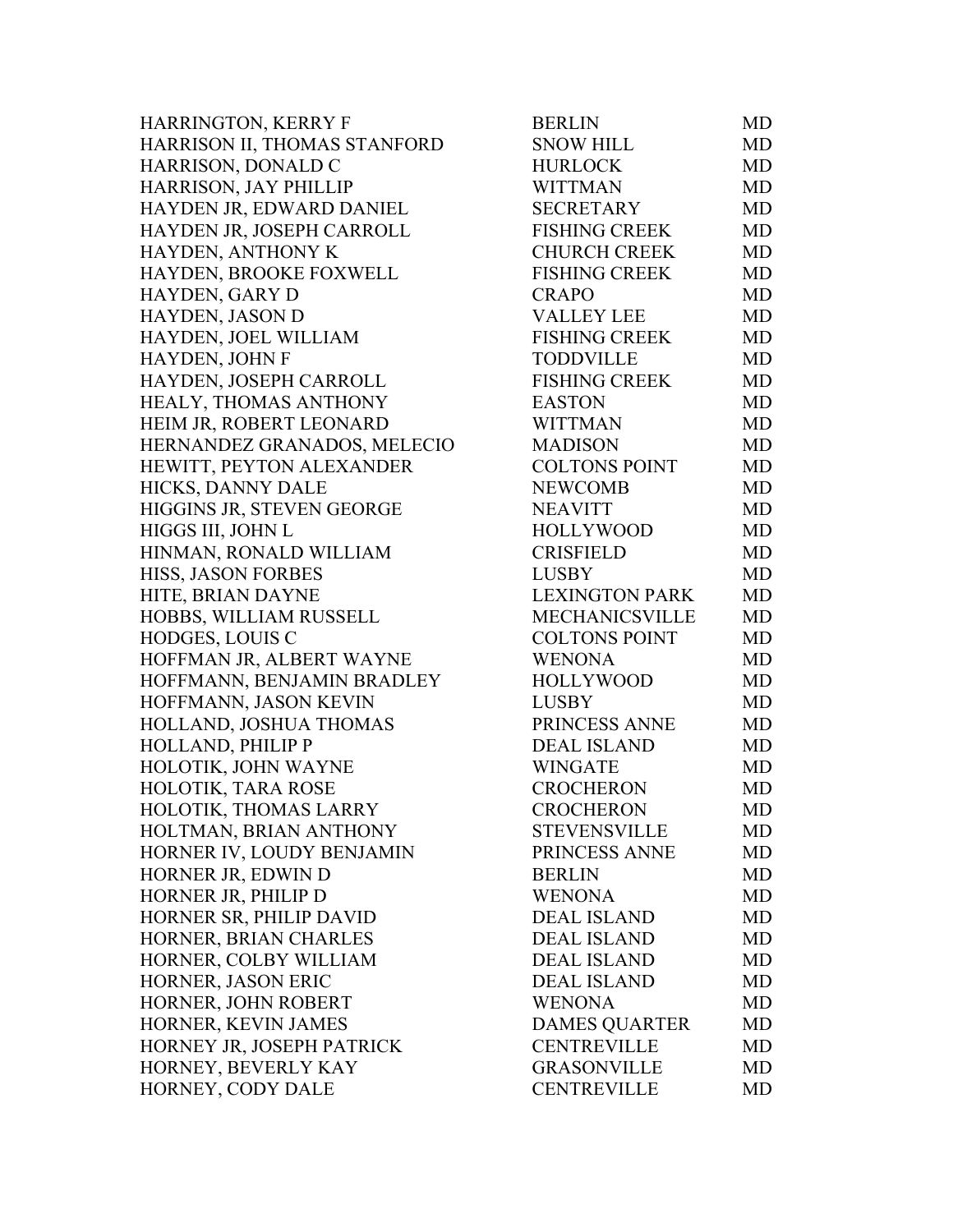HORNEY, ERIC PATRICK HORNEY, IAN NOAH HORNEY, SHAWN MICHAEL HORSEMAN, JAMES ALEXANDER HORSEMAN, JOHN BENJAMIN HOWES III, ROBERT MONROE HUBER, GEORGE W HUGHES JR, KENNETH SCOTT HUGHES SR, HOWARD CARLTON HUGHES, MITCHELL WILLIAM HUGHES, RONALD JAMES HUNTER JR, TIMOTHY ALLEN HURLEY JR, ROBERT LEONARD INGLEDUE SR, ROBERT NEWTON INGRAM, JAY CHRISTOPHER INSLEY SR, DAL WEBSTER INSLEY SR, HARRY JOSEPH INSLEY, PAULA FRANCES INSLEY, SAMMY J JACOBS II, JAMES ROBERT JANDA III, JEROME WILLIAM JANDA JR, JEROME WILLIAM JENKINS, MICHELLE KATHLEEN JENKINS, RICHARD ALLEN JEWELL, PHILIP STEVEN JOHNS SR, CURTIS ROBERT JOHNSON, ROBERT LEONARD JONES JR, RANDALL SCOTT JONES, BRIAN SCOTT JONES, CHRIS ONEIL JONES, CYNTHIA ROBBINS JONES, DANIEL MATTHEW JONES, DAVID LEWIS JONES, DAVID M JONES, GEORGE ROBERT JONES, JACOB BRADFORD JONES, JAMES RICHARD JONES, JOHN MARSHALL JONES, ROBERT JOSEPH JONES, SAMUEL BRETT JONES, STEVEN ROY JONES, VICTOR L JONES, ZACHARY RYAN JORDAN, CRYSTAL JEANETTE JORDAN, KEVIN L KASTEL, TIMOTHY WILLIAM

| QUEENSTOWN             | MD        |
|------------------------|-----------|
| <b>GRASONVILLE</b>     | <b>MD</b> |
| <b>GRASONVILLE</b>     | <b>MD</b> |
| <b>MADISON</b>         | <b>MD</b> |
| <b>MADISON</b>         | <b>MD</b> |
| <b>SHADY SIDE</b>      | <b>MD</b> |
| <b>CHURCH CREEK</b>    | MD        |
| <b>WINGATE</b>         | MD        |
| <b>MADISON</b>         | <b>MD</b> |
| <b>TRAPPE</b>          | <b>MD</b> |
| <b>MADISON</b>         | <b>MD</b> |
| <b>CENTREVILLE</b>     | MD        |
| <b>CAMBRIDGE</b>       | <b>MD</b> |
| <b>ROCK HALL</b>       | <b>MD</b> |
| <b>CURTIS BAY</b>      | <b>MD</b> |
| <b>CRAPO</b>           | <b>MD</b> |
| <b>NANTICOKE</b>       | MD        |
| <b>NANTICOKE</b>       | <b>MD</b> |
| <b>CRISFIELD</b>       | <b>MD</b> |
| <b>TAYLORS ISLAND</b>  | <b>MD</b> |
| <b>TILGHMAN</b>        | <b>MD</b> |
| <b>TILGHMAN</b>        | MD        |
| <b>CALLAWAY</b>        | <b>MD</b> |
| <b>CALLAWAY</b>        | <b>MD</b> |
| <b>QUEENSTOWN</b>      | <b>MD</b> |
| <b>MARION</b>          | MD        |
| <b>CALIFORNIA</b>      | MD        |
| <b>TILGHMAN</b>        | <b>MD</b> |
| <b>FISHING CREEK</b>   | <b>MD</b> |
| <b>WOOLFORD</b>        | <b>MD</b> |
| <b>EAST NEW MARKET</b> | <b>MD</b> |
| <b>CAMBRIDGE</b>       | MD        |
| <b>NANTICOKE</b>       | MD        |
| <b>WITTMAN</b>         | MD        |
| <b>BERLIN</b>          | MD        |
| <b>CHESTER</b>         | MD        |
| <b>CHESTER</b>         | <b>MD</b> |
| PRINCESS ANNE          | MD        |
| <b>MCDANIEL</b>        | <b>MD</b> |
| <b>CAMBRIDGE</b>       | <b>MD</b> |
| <b>WITTMAN</b>         | <b>MD</b> |
| <b>FEDERALSBURG</b>    | <b>MD</b> |
| <b>WITTMAN</b>         | <b>MD</b> |
| <b>LUSBY</b>           | MD        |
| <b>EDGEWATER</b>       | <b>MD</b> |
| <b>MCDANIEL</b>        | <b>MD</b> |
|                        |           |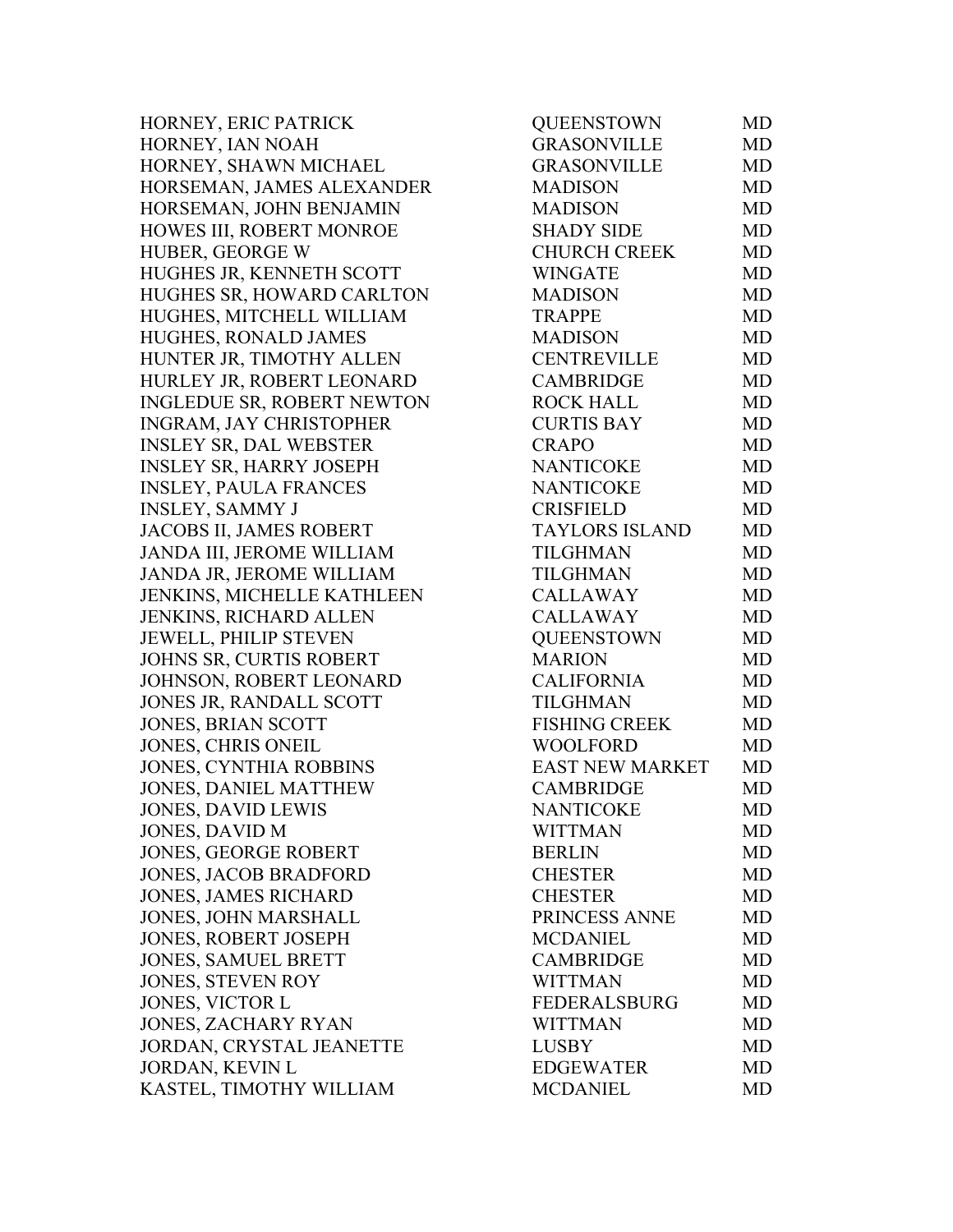| KAYHOE, CHRISTOPHER MATTHEW          | <b>CHESTER</b>         | MD         |
|--------------------------------------|------------------------|------------|
| KELLAM III, PAUL HARRIS              | <b>RIDGE</b>           | <b>MD</b>  |
| KELLER, ADAM MCLANE                  | <b>DAVIDSONVILLE</b>   | MD         |
| <b>KELLEY, CRAIG F</b>               | <b>RIDGE</b>           | <b>MD</b>  |
| KELLUM, DOUGLAS MICHAEL              | <b>CRAPO</b>           | MD         |
| KEMP JR, GREGORY P                   | <b>EASTON</b>          | MD         |
| KEMP SR, GREGORY PERRY               | <b>MCDANIEL</b>        | MD         |
| KENNEDY JR, JAMES MICHAEL            | <b>TILGHMAN</b>        | MD         |
| KENT, MICHAEL CHRISTOPHER            | <b>MILLINGTON</b>      | MD         |
| KETTERING III, JOHN WILLIAM          | <b>GRASONVILLE</b>     | <b>MD</b>  |
| KETTERING, SCOTT AARON               | <b>CORDOVA</b>         | MD         |
| KILINSKI, FRANCIS W                  | <b>NEWBURG</b>         | MD         |
| KIM, YOUNG HA                        | PINEY POINT            | MD         |
| KINSEY JR, WALTER E                  | <b>CHURCH CREEK</b>    | MD         |
| KITCHING JR, TERRY SEYMOUR           | PRINCESS ANNE          | MD         |
| KITCHING, JOSEPH MARK                | <b>EWELL</b>           | MD         |
| KNEELAND, BRETT MATTHEW              | <b>PRESTON</b>         | <b>MD</b>  |
| KNOTT, CHARLES I                     | <b>VALLEY LEE</b>      | MD         |
| KNOX, CHRISTOPHER SHANE              | <b>VIENNA</b>          | <b>MD</b>  |
| KRAFT JR, RALPH LLYOD                | PRINCESS ANNE          | MD         |
| <b>KRAMER, KEITH JAMES</b>           | <b>TODDVILLE</b>       | <b>MD</b>  |
| KRAUSS, CALVIN ROBERT                | <b>NANTICOKE</b>       | MD         |
| KREINER II, DONALD BARTHOLOMEW GREER |                        | <b>BEL</b> |
| <b>AIR</b>                           | MD                     |            |
| KUBERT, JOSEPH WILLIAM               | <b>CENTREVILLE</b>     | MD         |
| KURTZ, BRANDON MICHAEL               | <b>MADISON</b>         | <b>MD</b>  |
| LAFOLLETTE JR, DAVID WAYNE           | <b>EASTON</b>          | <b>MD</b>  |
| LAGANA, JACOB ALAN                   | <b>CRAPO</b>           | MD         |
| LAGANA, JOSEPH EDWARD                | <b>CRAPO</b>           | <b>MD</b>  |
| LAGANA, THOMAS EDWARD                | <b>CRAPO</b>           | <b>MD</b>  |
| LAGANA, THOMAS MICHAEL               | <b>WINGATE</b>         | MD         |
| LAIRD, JOSHUA BENNETT                | PRINCESS ANNE          | MD         |
| LAIRD, KEVIN BENNETT                 | PRINCESS ANNE          | MD         |
| LAKE, MITCHELL T                     | <b>SOLOMONS</b>        | MD         |
| LAMB, KEVIN MICHAEL                  | <b>ANNAPOLIS</b>       | <b>MD</b>  |
| LAMBERTSON JR, JERRY DON             | GIRDLETREE             | <b>MD</b>  |
| LANE, NICHOLAS STEPHEN               | <b>GREAT MILLS</b>     | <b>MD</b>  |
| LANGLEY, PHILLIP COLE                | <b>DAMERON</b>         | MD         |
| LAPERCH II, RICHARD CHRISTOPHER      | <b>CAMBRIDGE</b>       | <b>MD</b>  |
| LAPPIN, JOSEPH AARON                 | <b>HEBRON</b>          | <b>MD</b>  |
| LATHAM, MATTHEW THOMAS               | <b>STEVENSVILLE</b>    | <b>MD</b>  |
| LATTIMORE JR, RAYMOND LEE            | <b>UPPER FAIRMOUNT</b> | MD         |
| LAUCK JR, JAMES WAYNE                | <b>SECRETARY</b>       | MD         |
| LAUCK, JAMES TEMPLE                  | <b>SECRETARY</b>       | <b>MD</b>  |
| LAUCK, MICHAEL WARREN                | <b>HURLOCK</b>         | MD         |
| LAYMAN, ALLEN ROLF                   | <b>ROYAL OAK</b>       | MD         |
|                                      |                        |            |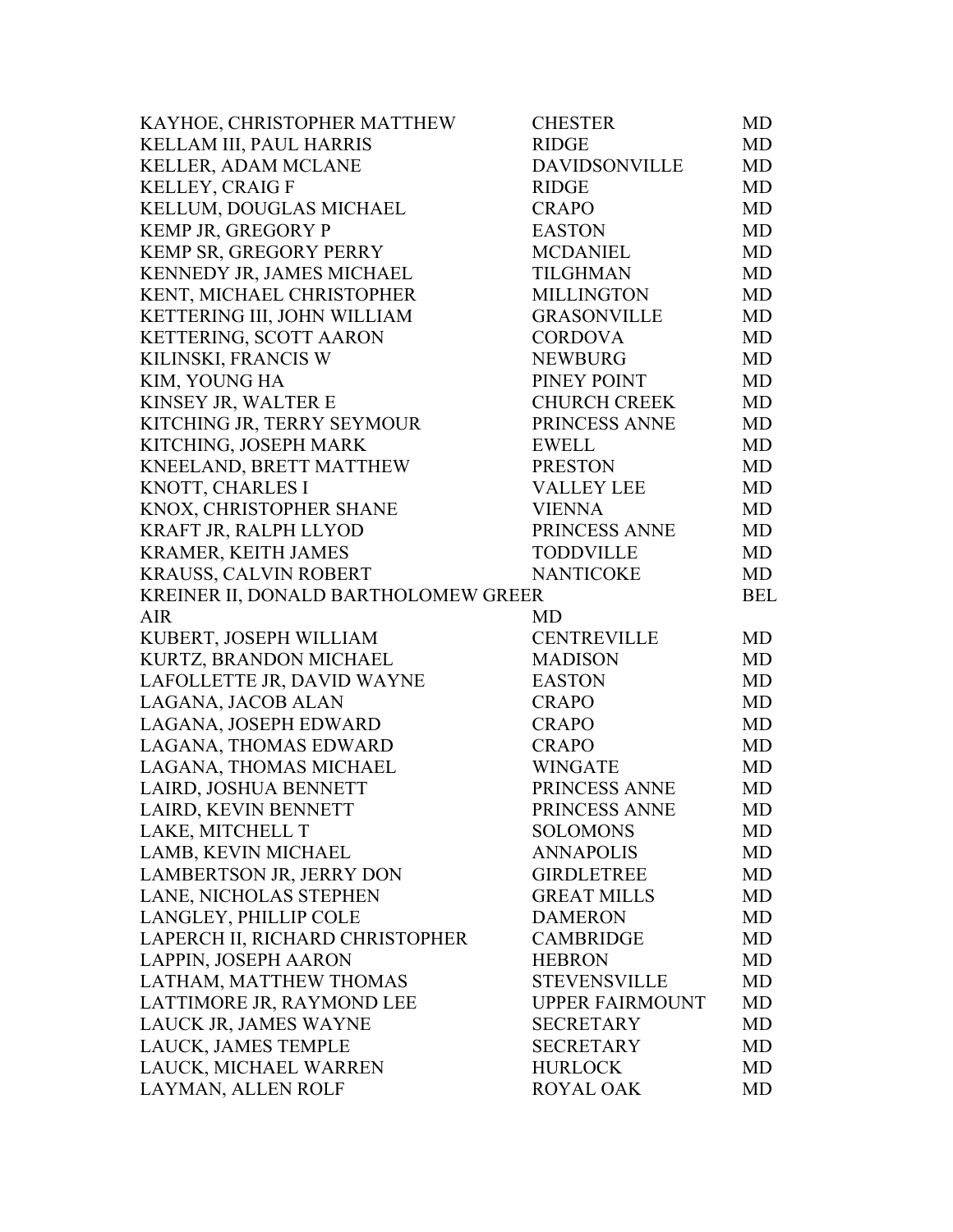LEATH JR, BOBBY LEE LEATH, DEBORAH LEE LECOMPTE JR, GARY A LECOMPTE, MATTHEW ADAM LEDNUM, ALDON C LEDNUM, ALISON ANN LEDNUM, CHRISTOPHER MICHAEL LEDNUM, DONALD RICHARD LEDNUM, MICHAEL ALAN LEDNUM, THOMAS WILLIAM LEE III, ROBERT LESTER LEE JR, THEODORE W LEE, STEVEN ALLEN LEE, TROY DONALD LEGG, CORY JOSEPH LEMPKE JR, CLARENCE DOUGLAS LEONARD JR, JOSEPH JEREMIAH LEONARD JR, RICHARD JAMES LEONARD SR, RICHARD JAMES LEONARD, BRYAN TAYLOR LEONARD, DAVID TAYLOR LEWIS, BURL CORNELL LEWIS, CHRISTOPHER SHANNON LEWIS, CODY HOWARD LEWIS, DENISE PHELAN LEWIS, FRED HOWARD LEWIS, JASON CHRISTOPHER LEWIS, JULIE CANNON LEWIS, THOMAS ALLEN LINGERMAN, CHRISTOPHER WESLEY LITTLEPAGE, LUCAS TAYLOR LOMAX, THOMAS CHARLES LONG III, RICHARD BARNETT LORE, CLAYTON SLADE LOVELESS, DONALD EDWARD LOVELESS, GORDON B LOWE, HOLLICE JOHN EDWARD LOWERY, BRYAN KEITH LUBIN, PETER WILLIAM LUMPKINS, BENJAMIN K LUMPKINS, DENISE S LUMPKINS, KEITH S LUMPKINS, ROBERT LANCE LUMPKINS, ROBERT M LUONGO, GEORGE RALPH LUONGO, TRAVIS ALLEN

| SALISBURY              | MD        |
|------------------------|-----------|
| SALISBURY              | MD        |
| <b>VIENNA</b>          | MD        |
| <b>HURLOCK</b>         | <b>MD</b> |
| <b>TILGHMAN</b>        | <b>MD</b> |
| <b>ST. MICHAELS</b>    | <b>MD</b> |
| <b>TRAPPE</b>          | MD        |
| <b>CORDOVA</b>         | MD        |
| <b>TILGHMAN</b>        | <b>MD</b> |
| <b>TILGHMAN</b>        | <b>MD</b> |
| <b>CHESTER</b>         | <b>MD</b> |
| <b>CHESTER</b>         | MD        |
| PRINCESS ANNE          | MD        |
| <b>CENTREVILLE</b>     | <b>MD</b> |
| <b>CENTREVILLE</b>     | <b>MD</b> |
| <b>TRAPPE</b>          | MD        |
| <b>SAINT MICHAELS</b>  | MD        |
| <b>ROYAL OAK</b>       | <b>MD</b> |
| <b>ROYAL OAK</b>       | <b>MD</b> |
| <b>PRESTON</b>         | MD        |
| <b>PRESTON</b>         | <b>MD</b> |
| <b>CAMBRIDGE</b>       | MD        |
| <b>GREENSBORO</b>      | <b>MD</b> |
| <b>EAST NEW MARKET</b> | <b>MD</b> |
| <b>CAMBRIDGE</b>       | <b>MD</b> |
| <b>EAST NEW MARKET</b> | MD        |
| <b>MARDELA SPRINGS</b> | <b>MD</b> |
| <b>EAST NEW MARKET</b> | MD        |
| <b>CHESTER</b>         | <b>MD</b> |
| <b>ROCK HALL</b>       | MD        |
| <b>EAST NEW MARKET</b> | MD        |
| <b>DENTON</b>          | <b>MD</b> |
| <b>EASTON</b>          | MD        |
| <b>RIDGE</b>           | MD        |
| <b>FISHING CREEK</b>   | <b>MD</b> |
| <b>FISHING CREEK</b>   | <b>MD</b> |
| <b>BALTIMORE</b>       | <b>MD</b> |
| <b>TILGHMAN</b>        | <b>MD</b> |
| <b>WITTMAN</b>         | <b>MD</b> |
| <b>CALLAWAY</b>        | <b>MD</b> |
| LEONARDTOWN            | <b>MD</b> |
| PINEY POINT            | <b>MD</b> |
| LEONARDTOWN            | <b>MD</b> |
| PINEY POINT            | MD        |
| <b>CHESTER</b>         | <b>MD</b> |
| GOLDSBORO              | MD        |
|                        |           |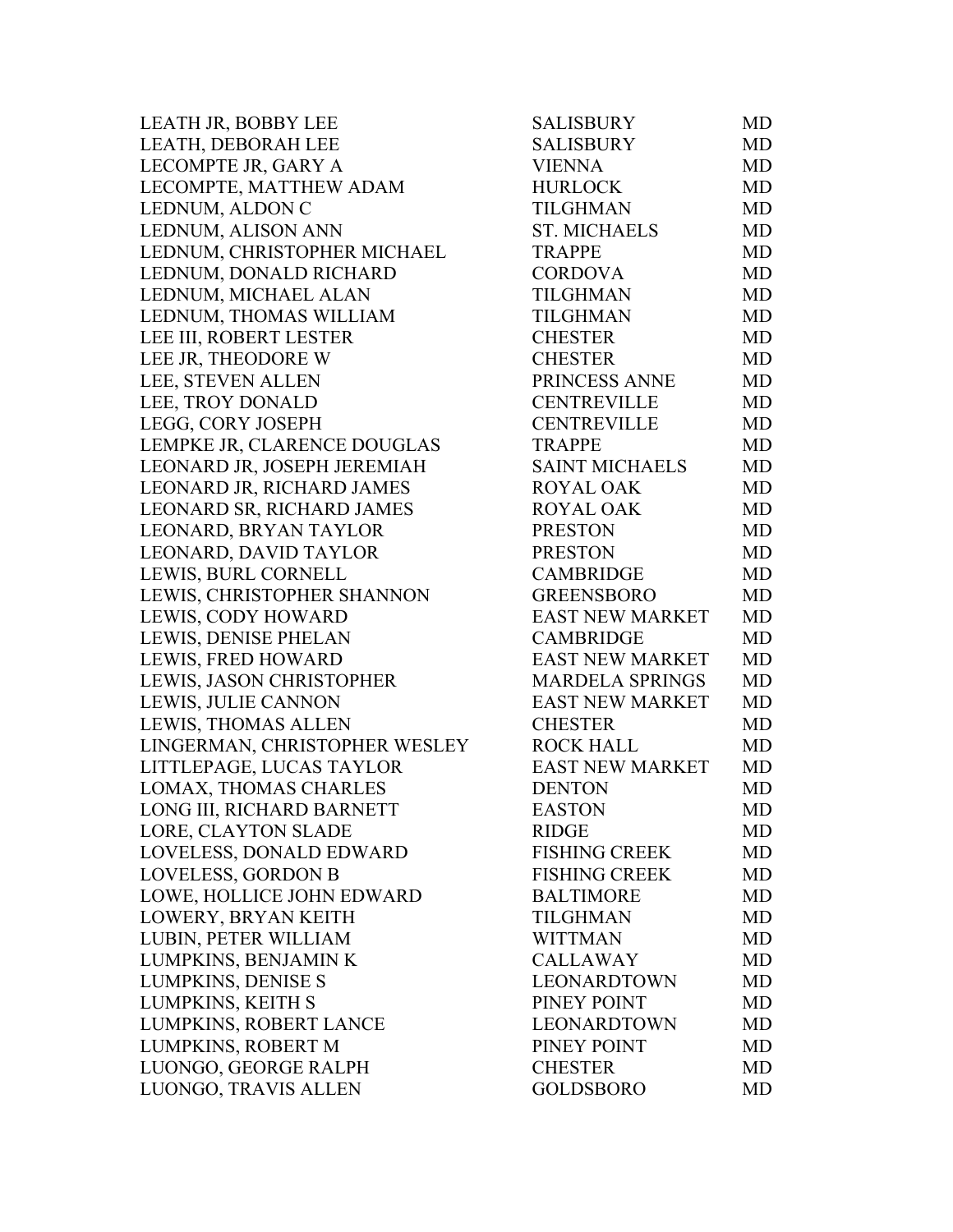LUONGO, TROY SETH LUONGO, TYLER MATTHEW LYNCH, HERLEN VERNON MAHONEY JR, PATRICK J MALCZEWSKI, CODY DOUGLAS MALCZEWSKI, MICHAEL JOHN MALIK, BARCLAY ALLEN MALIK, ROGER WESLEY MARTINE MAND JR, FRANK MARIANO SR, DANIEL MERCHDO MARSH, MORRIS GOODMAN MARSH, WILLIAM A MARSHALL, DALE MARSHALL, JOHNNIE C MARSHALL, WILLARD RUSSELL MARTINEK, CHESTER DANIEL MASK PENNEY, DAWN M MASK, CRAIG D MASON JR, DAVID WINFIELD MASSLOFSKY, KARL JOSEPH MASTRONARDI JR, DANIEL JOSEPH MATARAZZO, DORY MATTINGLY, DOUGLAS E MAYHORN, DOUGLAS FRAZIER MAYOCK, WILLIAM PATRICK MCCLYMENT, THOMAS EDWARD MCCREADY, JAMES H MCKINNEY, AARON HARPER MCQUAY, CHARLES RICHARD MCOUAY, JACOB SAMUEL MCQUAY, RODGER DOUGLAS MCWILLIAMS, DONALD H MENDE, BRANDON HOWARD MENDE, CRAIG HOWARD MENDE, JASON TODD MEREDITH, TYRONE ANTONE MESSICK IV, CORNELIUS GLENN MESSICK, DAVID TURNER MICHAEL, JOSHUA ANTHONY MILLER, ANDREW CARROLL MILLER, DAVID ROLAND MILLER, JENNIFER LIND MILLER, TROY DAWSON MILLS JR, VERNON SHRIVER MILLS, DARREL JAY MILLS, JASON GORE

| CENTREVILLE            | MD        |
|------------------------|-----------|
| <b>CENTREVILLE</b>     | <b>MD</b> |
| <b>CENTREVILLE</b>     | MD        |
| <b>DUNKIRK</b>         | <b>MD</b> |
| <b>CORDOVA</b>         | <b>MD</b> |
| <b>CORDOVA</b>         | <b>MD</b> |
| <b>RIDGELY</b>         | <b>MD</b> |
| MT WASHINGTON          | MD        |
| <b>WINGATE</b>         | <b>MD</b> |
| <b>MARION STATION</b>  | <b>MD</b> |
| <b>EWELL</b>           | <b>MD</b> |
| <b>EWELL</b>           | <b>MD</b> |
| <b>CRISFIELD</b>       | <b>MD</b> |
| <b>CRISFIELD</b>       | <b>MD</b> |
| <b>ROCK HALL</b>       | <b>MD</b> |
| <b>VIENNA</b>          | <b>MD</b> |
| <b>WESTMINSTER</b>     | <b>MD</b> |
| PORT REPUBLIC          | <b>MD</b> |
| <b>CRISFIELD</b>       | <b>MD</b> |
| SALISBURY              | <b>MD</b> |
| <b>RHODESDALE</b>      | <b>MD</b> |
| <b>EWELL</b>           | <b>MD</b> |
| <b>COBB ISLAND</b>     | <b>MD</b> |
| <b>TODDVILLE</b>       | <b>MD</b> |
| <b>OXFORD</b>          | <b>MD</b> |
| <b>MCDANIEL</b>        | <b>MD</b> |
| <b>RHODESDALE</b>      | <b>MD</b> |
| <b>TILGHMAN</b>        | <b>MD</b> |
| <b>EASTON</b>          | <b>MD</b> |
| <b>CORDOVA</b>         | <b>MD</b> |
| <b>BOZMAN</b>          | <b>MD</b> |
| <b>EAST NEW MARKET</b> | <b>MD</b> |
| <b>SECRETARY</b>       | MD        |
| <b>HURLOCK</b>         | MD        |
| <b>HURLOCK</b>         | MD        |
| <b>STEVENSVILLE</b>    | <b>MD</b> |
| <b>BIVALVE</b>         | <b>MD</b> |
| <b>BIVALVE</b>         | <b>MD</b> |
| <b>FEDERALSBURG</b>    | <b>MD</b> |
| <b>CAMBRIDGE</b>       | <b>MD</b> |
| <b>SHERWOOD</b>        | <b>MD</b> |
| <b>SHERWOOD</b>        | <b>MD</b> |
| TILGHMAN               | <b>MD</b> |
| <b>CAMBRIDGE</b>       | <b>MD</b> |
| <b>EAST NEW MARKET</b> | <b>MD</b> |
| <b>VIENNA</b>          | MD        |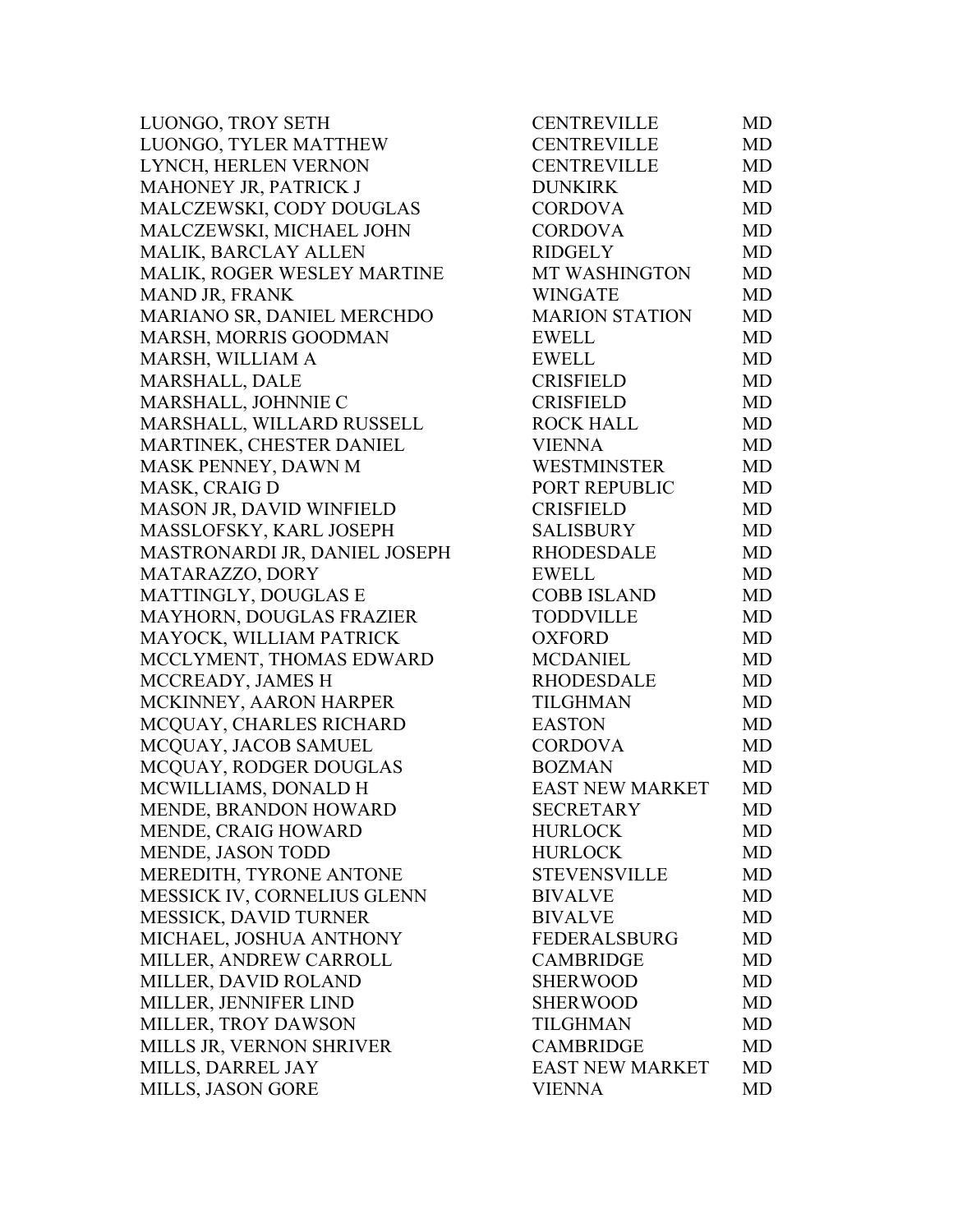| MINK, MICHAEL JOSEPH       | <b>FEDERALSBURG</b> | <b>MD</b> |
|----------------------------|---------------------|-----------|
| MISTER JR, SEVERN REID     | <b>EASTON</b>       | <b>MD</b> |
| MISTER, JOSHUA WILLIAM     | <b>TILGHMAN</b>     | <b>MD</b> |
| <b>MISTER, SARA ANN</b>    | <b>EASTON</b>       | <b>MD</b> |
| MONZEGLIO JR, LEWIS DANIEL | <b>WESTOVER</b>     | MD        |
| MOODY, CHRISTOPHER J       | <b>CRAPO</b>        | <b>MD</b> |
| MOODY, EDWARD J            | <b>CRAPO</b>        | <b>MD</b> |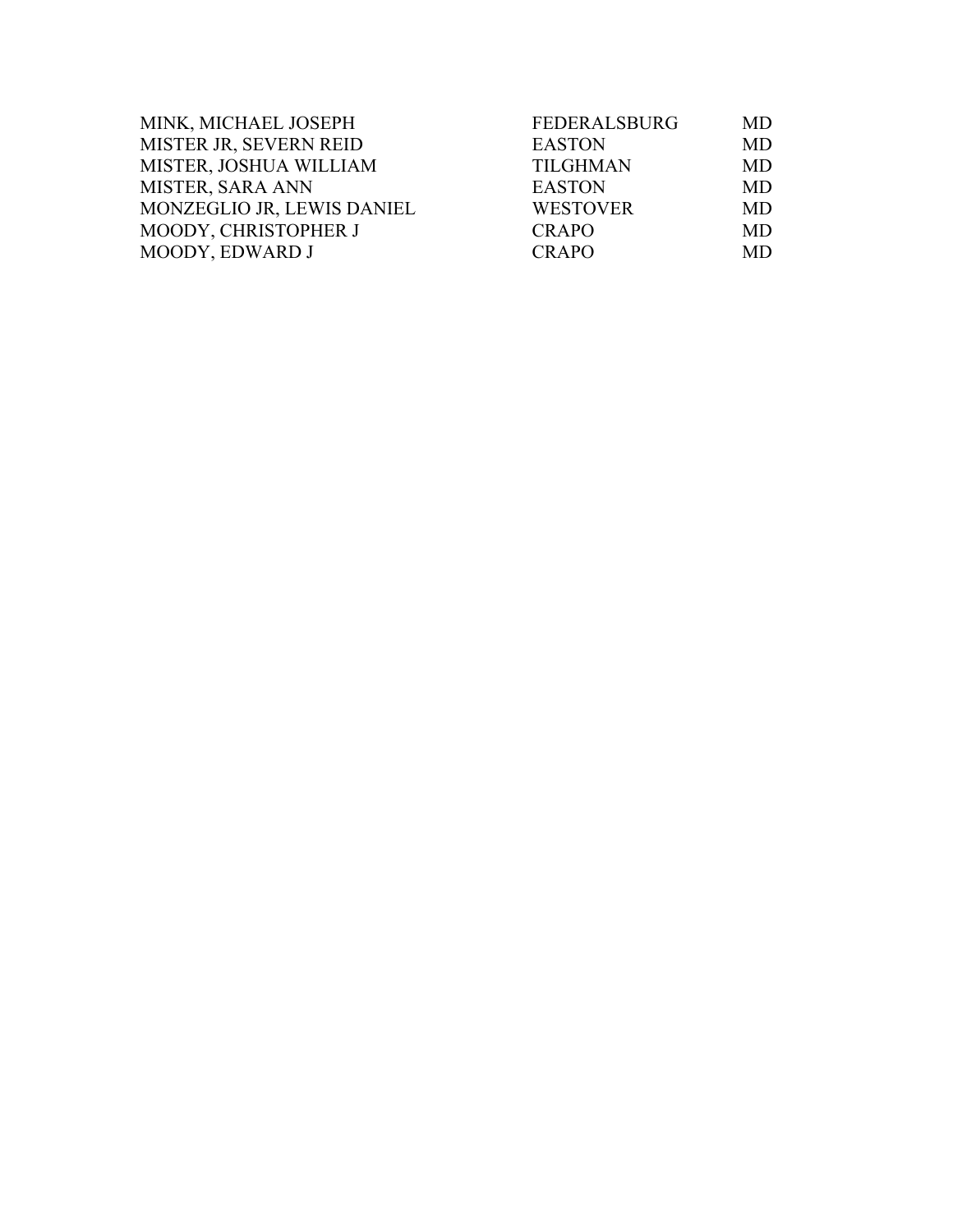**As of April 13, 2020 at 10:00 AM**, the Department of Natural Resources Fisheries Service has not received the following **March oyster** harvest reports from the following commercial fishermen. These reports were due to the Department on **April 10th**. If your name appears on this list and you have already submitted your March oyster harvest reports, please contact the Department at 1-800-893-2722 to ensure that your harvest reports have been received. If your name appears on these lists and you have not submitted your reports, please do so no later than April 30, 2020. If you continue to submit late reports for future months, it may result in your fishing license being suspended.

## **Missing Oyster Reports for March 2020**

| <b>CALIFORNIA</b>     | MD        |
|-----------------------|-----------|
| <b>CRISFIELD</b>      | <b>MD</b> |
| <b>ROCK HALL</b>      | <b>MD</b> |
| <b>ST INIGOES</b>     | <b>MD</b> |
| <b>BUSHWOOD</b>       | <b>MD</b> |
| <b>SAINT MICHAELS</b> | <b>MD</b> |
| <b>ABELL</b>          | <b>MD</b> |
| <b>QUEENSTOWN</b>     | <b>MD</b> |
| <b>SAINT INIGOES</b>  | <b>MD</b> |
| <b>MADISON</b>        | <b>MD</b> |
| <b>WITTMAN</b>        | <b>MD</b> |
| <b>SHADY SIDE</b>     | <b>MD</b> |
| <b>SALISBURY</b>      | <b>MD</b> |
| <b>MARBURY</b>        | <b>MD</b> |
| <b>TILGHMAN</b>       | <b>MD</b> |
| <b>TILGHMAN</b>       | <b>MD</b> |
| <b>TILGHMAN</b>       | <b>MD</b> |
| <b>TILGHMAN</b>       | MD        |
| <b>TILGHMAN</b>       | <b>MD</b> |
| <b>TILGHMAN</b>       | <b>MD</b> |
| <b>EASTON</b>         | <b>MD</b> |
| LEONARDTOWN           | <b>MD</b> |
| <b>GREAT MILLS</b>    | <b>MD</b> |
| <b>VALLEY LEE</b>     | <b>MD</b> |
| <b>ROCK HALL</b>      | <b>MD</b> |
| <b>GREAT MILLS</b>    | <b>MD</b> |
| <b>ROCK HALL</b>      | <b>MD</b> |
| <b>PRESTON</b>        | <b>MD</b> |
| <b>ROCK HALL</b>      | <b>MD</b> |
| <b>GREENSBORO</b>     | <b>MD</b> |
| <b>GIRDLETREE</b>     | <b>MD</b> |
|                       |           |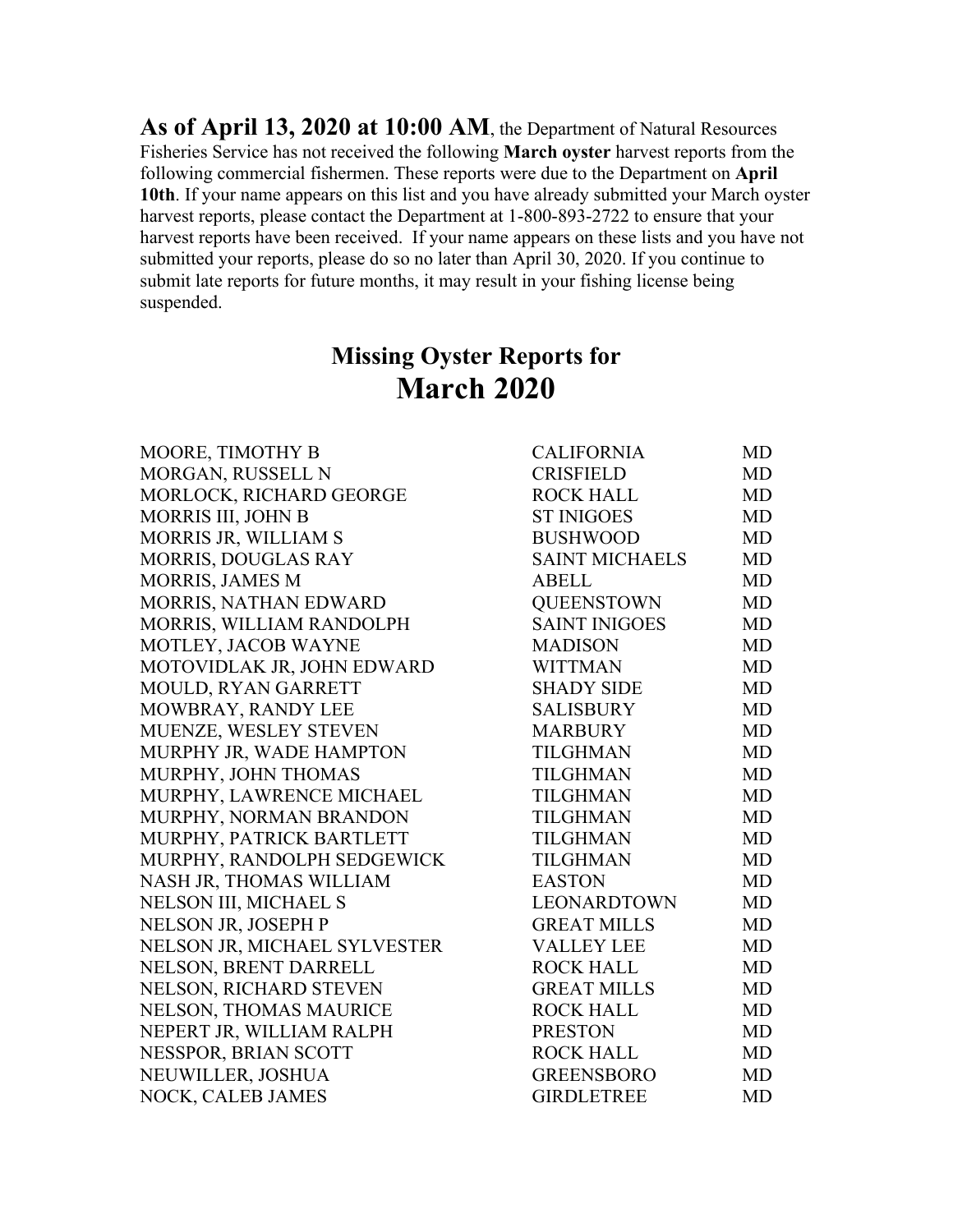NOCK, GORDON JAMES NOLAN III, EDWARD F NORTH, HERBERT TIMOTHY NOVAK JR, DONALD H OBERENDER III, ALVIN OBERENDER, MICHAEL ALVIN OBERENDER, RONALD J OGLE, SAMUEL BENJAMIN OLDS, NICHOLAS DANIEL ORME, JOHN ALDEN PARKER, JENNIE L PARKINSON SR, ROBERT ALLEN PARKS III, JOHN ALBERT PARKS III, LOGAN WESLEY PARKS, WILLIE REED PARROTT JR, HUGHLETT THOMAS PATTERSON, ROBERT F PATTON JR, JAMES CHRISTOPHER PATTON SR, JAMES CHRISTOPHER PATTON, RYAN GEORGE PAUL, AARON TYLER PAUL, CODY LOGAN PAUL, DWANE R PAYNE, CHRISTOPHER BRENT PAYNE, RUSSELL THOMAS PEPPER, KYLE RYAN PEPPER, MATTHEW COLIN PHARIS, JEFFREY W PHILLIPS JR, CHARLES N PHILLIPS, LARRY RICHARD PIERPONT, PHILIP ROGER PLATT, KENNETH HECTOR PLETZER, ZACHARY PAUL PLUMMER, JAMES HOWARD POLYANSKY, MARK LUKE PORTER, COREY PAUL PORTER, KYLE WILLIAM POWLEY, KYLE LOGAN POWLEY, LARRY R PRICE JR, VANCE EDWARD PRICE SR, VANCE EDWARD PRICE, DEAN CHRISTOPHER PRICE, GREGORY WESLEY PRICE, JESSICA PRITCHETT JR, WALLACE JAMES PRITCHETT, WALTER D

| PRINCESS ANNE         | MD        |
|-----------------------|-----------|
| PINEY POINT           | <b>MD</b> |
| <b>TRAPPE</b>         | MD        |
| <b>SOLOMONS</b>       | <b>MD</b> |
| <b>TODDVILLE</b>      | <b>MD</b> |
| <b>CRAPO</b>          | <b>MD</b> |
| <b>TODDVILLE</b>      | MD        |
| <b>SALISBURY</b>      | <b>MD</b> |
| <b>EASTON</b>         | <b>MD</b> |
| <b>EDGEWATER</b>      | <b>MD</b> |
| <b>LUSBY</b>          | <b>MD</b> |
| <b>DEAL ISLAND</b>    | <b>MD</b> |
| CHURCH CREEK          | MD        |
| <b>CAMBRIDGE</b>      | <b>MD</b> |
| <b>EWELL</b>          | <b>MD</b> |
| <b>NEAVITT</b>        | <b>MD</b> |
| <b>TODDVILLE</b>      | <b>MD</b> |
| <b>CALIFORNIA</b>     | <b>MD</b> |
| <b>VALLEY LEE</b>     | <b>MD</b> |
| <b>VALLEY LEE</b>     | <b>MD</b> |
| <b>CHURCH CREEK</b>   | <b>MD</b> |
| <b>WOOLFORD</b>       | <b>MD</b> |
| <b>CHURCH CREEK</b>   | MD        |
| <b>EASTON</b>         | <b>MD</b> |
| <b>EASTON</b>         | <b>MD</b> |
| <b>EASTON</b>         | <b>MD</b> |
| <b>EASTON</b>         | MD        |
| <b>SAINT INIGOES</b>  | <b>MD</b> |
| <b>TILGHMAN</b>       | <b>MD</b> |
| <b>CAMBRIDGE</b>      | MD        |
| <b>TILGHMAN</b>       | <b>MD</b> |
| <b>CHESTERTOWN</b>    | <b>MD</b> |
| <b>WYE MILLS</b>      | <b>MD</b> |
| <b>ROCK HALL</b>      | MD        |
| <b>STEVENSVILLE</b>   | MD        |
| <b>ROCK HALL</b>      | <b>MD</b> |
| <b>ROCK HALL</b>      | <b>MD</b> |
| <b>CAMBRIDGE</b>      | <b>MD</b> |
| <b>CHURCH CREEK</b>   | <b>MD</b> |
| <b>VIENNA</b>         | <b>MD</b> |
| <b>VIENNA</b>         | <b>MD</b> |
| <b>WOOLFORD</b>       | <b>MD</b> |
| <b>CHANCE</b>         | <b>MD</b> |
| <b>SAINT MICHAELS</b> | <b>MD</b> |
| TODDVILLE             | <b>MD</b> |
| <b>CAMBRIDGE</b>      | MD        |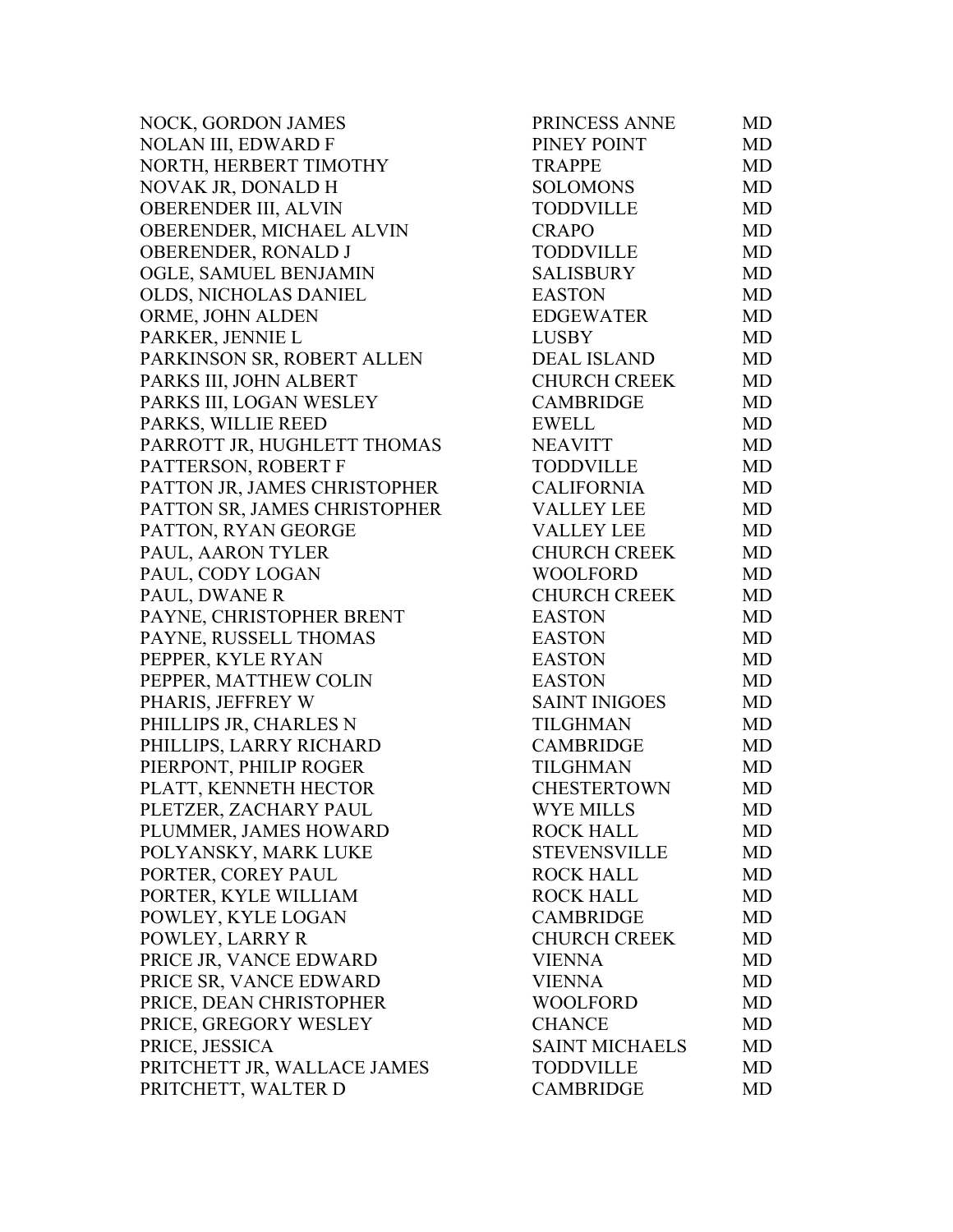PRUITT, CHARLES ROYCE PURDY, TODD DUANE PURNELL III, ROBERT JAMES QUADE, CHARLES V RADA, SAWYER WADE RALEY, ROBERT LEE REED, MASON HUNTER REIHL, JAMES EDWARD REISS, RONALD CHRISTIAN RILEY, SHAWN E RINGGOLD JR, JOHN BERNARD RINGGOLD, CHARLES BRETT RIPPONS, LOGAN WOLFF ROBBINS, JASON MICHAEL ROBBINS, LOUIS POWELL ROBINSON III, ALBERT GIBBY ROBINSON III, JOHNSON PATRICK ROBINSON III, WILBY HAROLD ROBINSON IV, ALBERT GIBBY ROBINSON SR, ROBERT JEFFERY ROBINSON SR, TIMOTHY M ROBINSON, DALE MARTIN ROBINSON, DOMIE JOE ROBINSON, MARK F ROBINSON, THOMAS MARK ROBINSON, WALTER PATRICK ROE JR, CHARLES EDWARD ROE, DYLAN JAMES ROMANO, ALEXANDER RALPH RUARK JR, JOSEPH KENNETH RUARK, GARY ROY RUARK, GARY SCOTT RUPP, KEITH RUSSELL II, JAMES THEODORE RUSSELL JR, GEORGE HOUSTON RUSSELL, FRANCIS JACK RUTH, COLBY MATTHEW RUTH, MICHAEL LEE RUTH, WILLIAM TIMOTHY SADLER JR, REVERDY PINKNEY SADLER, MICHAEL T SADLER, ROY KERWIN SANKOVICH, RYAN PATRICK SARD JR, THOMAS LEVIN SCHARCH JR, LARRY GIFFORD SCHARCH, SHANE AARON

| <b>CRISFIELD</b>      | MD        |
|-----------------------|-----------|
| <b>GREENSBORO</b>     | <b>MD</b> |
| <b>MARION STATION</b> | <b>MD</b> |
| <b>CHURCHTON</b>      | <b>MD</b> |
| <b>TRAPPE</b>         | <b>MD</b> |
| <b>AVENUE</b>         | <b>MD</b> |
| <b>CHESTERTOWN</b>    | <b>MD</b> |
| <b>ROCK HALL</b>      | <b>MD</b> |
| <b>SHERWOOD</b>       | <b>MD</b> |
| <b>HOOPERSVILLE</b>   | <b>MD</b> |
| <b>CHESTER</b>        | <b>MD</b> |
| <b>DENTON</b>         | <b>MD</b> |
| <b>CAMBRIDGE</b>      | <b>MD</b> |
| <b>FISHING CREEK</b>  | <b>MD</b> |
| <b>CAMBRIDGE</b>      | <b>MD</b> |
| <b>CAMBRIDGE</b>      | <b>MD</b> |
| <b>VIENNA</b>         | <b>MD</b> |
| <b>CAMBRIDGE</b>      | <b>MD</b> |
| <b>CAMBRIDGE</b>      | <b>MD</b> |
| <b>CRAPO</b>          | <b>MD</b> |
| <b>TODDVILLE</b>      | <b>MD</b> |
| <b>FREELAND</b>       | <b>MD</b> |
| <b>TODDVILLE</b>      | <b>MD</b> |
| <b>CAMBRIDGE</b>      | <b>MD</b> |
| <b>WINGATE</b>        | <b>MD</b> |
| <b>CAMBRIDGE</b>      | <b>MD</b> |
| <b>BOZMAN</b>         | <b>MD</b> |
| <b>BOZMAN</b>         | <b>MD</b> |
| <b>STEVENSVILLE</b>   | <b>MD</b> |
| <b>FISHING CREEK</b>  | <b>MD</b> |
| <b>FISHING CREEK</b>  | <b>MD</b> |
| <b>CHURCH CREEK</b>   | <b>MD</b> |
| <b>TILGHMAN</b>       | MD        |
| <b>BUSHWOOD</b>       | MD        |
| <b>LEXINGTON PARK</b> | MD        |
| PINEY POINT           | MD        |
| <b>QUEEN ANNE</b>     | MD        |
| <b>CHURCH HILL</b>    | MD        |
| <b>CENTREVILLE</b>    | MD        |
| <b>STEVENSVILLE</b>   | MD        |
| <b>STEVENSVILLE</b>   | <b>MD</b> |
| TILGHMAN              | MD        |
| <b>EASTON</b>         | MD        |
| <b>EASTON</b>         | MD        |
| <b>SAINT MICHAELS</b> | MD        |
| <b>BOZMAN</b>         | MD        |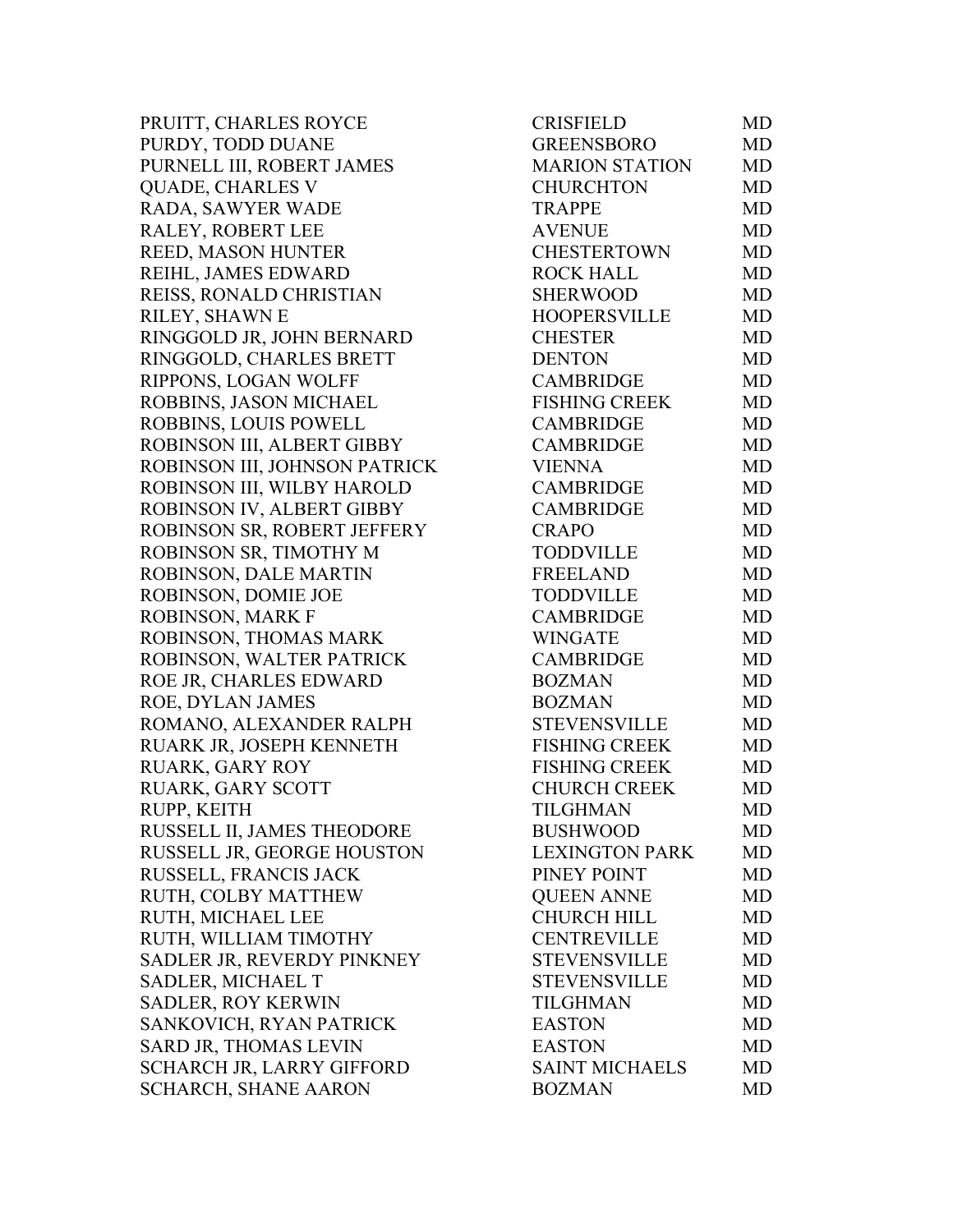SCHOFFSTALL, KENNETH E SCHUG, DAVID A SCHULTZ, BRANDON MICHAEL SCHULTZ, FRANCIS EARL SCHUMAN, COLE GRANT SCHUYLER, NORMAN LEMUEL SCOTT JR, ALLEN V SCOTT, ERIC ANTHONY SCOTT, LINDA ROSE SCRIBER, LESTER MARVEL SEARS, MARY CATHERINE SHARPLESS, JEFFERY WHITE SHERMAN, TEDDY RAY SHOCKLEY, JEREMY VINCENT SHORES, ALISON NORIKO SHORT, DAVID MICHAEL JOSHUA SIMMONS, CURTIS WILLIAM SIMMONS, JAMES LARRY SIMMONS, PATRICIA ANN SINDORF III, WARREN EDWARD SKIPPER, WILLIAM C SMITH JR, ALAN LEE SMITH JR, CHARLES RONALD SMITH JR, VERNON E SMITH, ALAN LEE SMITH, BILLY GENE SMITH, DAVID RALPH EDWARD SMITH, DOUGLAS W SMITH, HAROLD GREGORY SMITH, JOSHUA PAUL SMITH, WILBUR RONALD SOMERS, KYLE RICHARD SOMERS, TRAVIS COLBY SPRINGER III, PAUL MCKAY SPURRY III, HARRISON MICHAEL SPURRY, AUSTIN ROBERT SPURRY, GUY ELLIOTT STACEY, JOSHUA RICHARD STANLEY, JEFF STEENROD, JOEL B STENGER JR, CARL CLIFFORD STENGER, JESSE DANIEL STEVENSON, THOMAS THEODORE STREIT, MICHAEL L STRICKLAND, DALLAS RUSS LANE SWANN, THOMAS MICHAEL

| CRISFIELD             | MD        |
|-----------------------|-----------|
| <b>HUNTINGTOWN</b>    | MD        |
| <b>DENTON</b>         | MD        |
| <b>RIDGELY</b>        | MD        |
| <b>TRAPPE</b>         | <b>MD</b> |
| <b>CAMBRIDGE</b>      | <b>MD</b> |
| <b>SOLOMONS</b>       | MD        |
| <b>LUSBY</b>          | MD        |
| <b>SOLOMONS</b>       | <b>MD</b> |
| <b>CALLAWAY</b>       | <b>MD</b> |
| <b>WINGATE</b>        | <b>MD</b> |
| PRINCESS ANNE         | <b>MD</b> |
| <b>RHODESDALE</b>     | <b>MD</b> |
| <b>TODDVILLE</b>      | MD        |
| <b>DAMES QUARTER</b>  | <b>MD</b> |
| <b>CAMBRIDGE</b>      | <b>MD</b> |
| <b>FISHING CREEK</b>  | MD        |
| <b>CHURCH CREEK</b>   | <b>MD</b> |
| <b>FISHING CREEK</b>  | <b>MD</b> |
| <b>STEVENSVILLE</b>   | MD        |
| <b>TRAPPE</b>         | <b>MD</b> |
| <b>TYLERTON</b>       | MD        |
| <b>ESSEX</b>          | <b>MD</b> |
| <b>DELMAR</b>         | MD        |
| <b>TYLERTON</b>       | <b>MD</b> |
| <b>EWELL</b>          | <b>MD</b> |
| <b>CRISFIELD</b>      | MD        |
| <b>VALLEY LEE</b>     | <b>MD</b> |
| <b>CENTREVILLE</b>    | <b>MD</b> |
| <b>TODDVILLE</b>      | <b>MD</b> |
| <b>QUEEN ANNE</b>     | MD        |
| <b>WESTOVER</b>       | <b>MD</b> |
| <b>WESTOVER</b>       | <b>MD</b> |
| <b>WHITE PLAINS</b>   | <b>MD</b> |
| <b>SAINT MICHAELS</b> | MD        |
| <b>EASTON</b>         | <b>MD</b> |
| <b>EASTON</b>         | MD        |
| <b>EASTON</b>         | <b>MD</b> |
| <b>PASADENA</b>       | <b>MD</b> |
| <b>TALL TIMBERS</b>   | <b>MD</b> |
| <b>ROCK HALL</b>      | <b>MD</b> |
| <b>ROCK HALL</b>      | MD        |
| <b>EASTON</b>         | <b>MD</b> |
| <b>EDGEWATER</b>      | MD        |
| <b>TRAPPE</b>         | <b>MD</b> |
| <b>NEWBURG</b>        | <b>MD</b> |
|                       |           |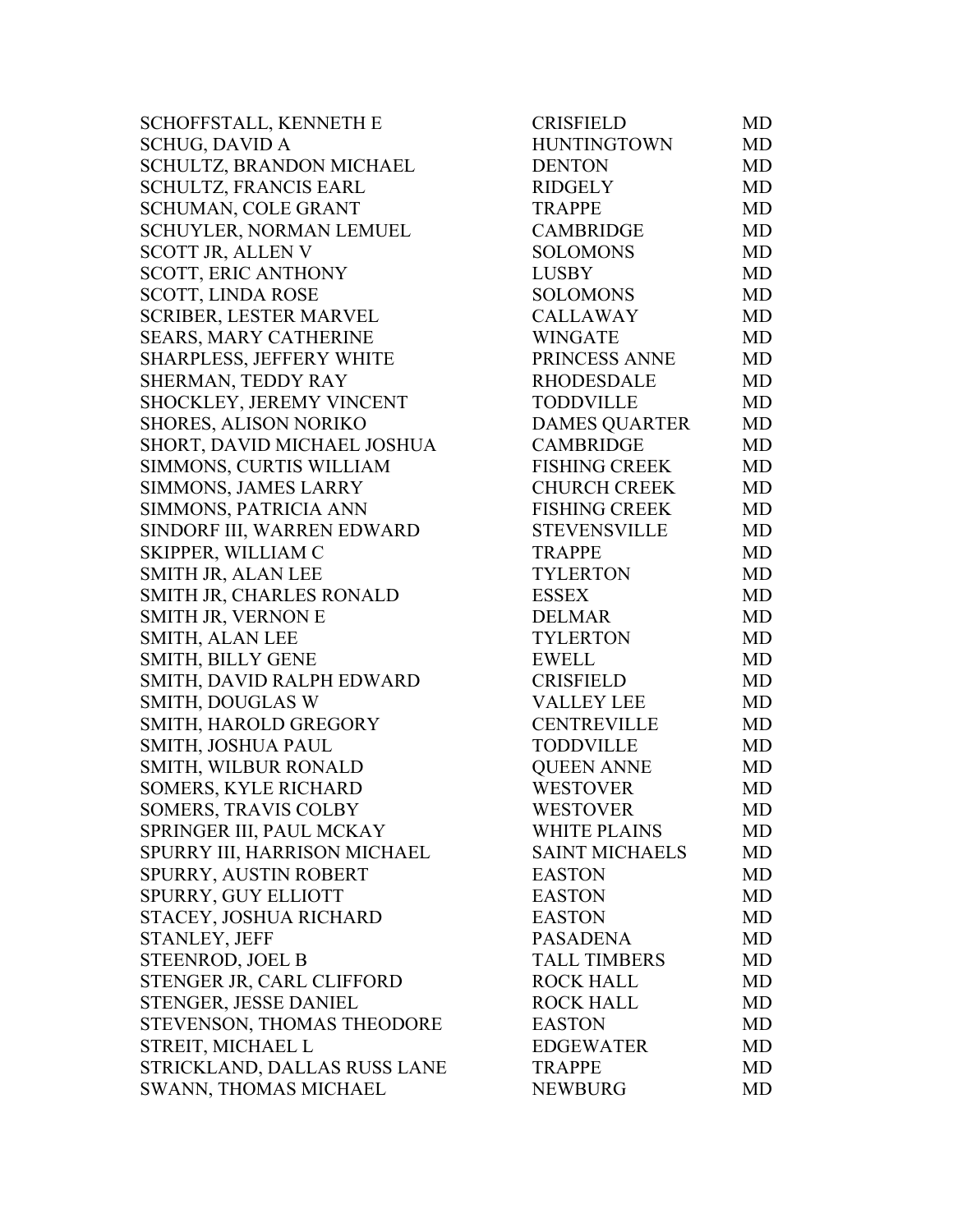SWARTZ, CHAD JAMISON HURLOCK MD SWARTZ, CHET LEWIS TILGHMAN MD SWARTZ, RONALD LEE TILGHMAN MD SWIFT JR, JACK MELVIN CRISFIELD MD TALL, MICHAEL WESTON TODDVILLE MD TARLETON, STEVEN KEVIN MCDANIEL MD TAYLOR, BRIAN R CLEMENTS MD TENNYSON, MELISSA ASHLEY CALIFORNIA MD THOMAS JR, GEORGE MEDFORD CHESTER MD THOMAS SR, RAYMOND HERBERT CHESTER MD THOMAS, BETTY LOU GRASONVILLE MD THOMAS, DAVID LEE MARION STATION MD THOMAS, GEORGE MEDFORD GRASONVILLE MD THOMAS, GREGG ALLAN PRINCESS ANNE MD THOMPSON III, LOUIS M AVENUE MD THOMPSON SR, JOSEPH D MECHANICSVILLE MD THOMPSON, THOMAS ROBERT EASTON MD TIBBS, DEVIN LEE EAST NEW MARKET MD TIBBS, HOMAN LEE EAST NEW MARKET MD TILGHMAN, DANIEL C<br>SNOW HILL MD TOBAT, RAYMOND FREDERICK EAST NEW MARKET MD TODD JR, CHARLES WILLIAM VIENNA MD TODD JR, PHILLIP GEORGE CAMBRIDGE MD TODD, DONALD SCOTT WOOLFORD MD TODD, DONALD SMITH CAMBRIDGE MD TOLLEY, MARTIN TALL CHURCH CREEK MD TOLLEY, TOD SHEPHARD TODDVILLE MD TONA JR, CHRISTOPHER MICHAEL CENTREVILLE MD TRACY, MARCUS AARON BOZMAN MD TRAVERS SR, RICHARD WILLIAM FISHING CREEK MD TRAVERS, ROBERT WILLIAM FISHING CREEK MD TRIBBITT JR, JEFFREY LEE BOZMAN MD TRIBBITT SR, JEFFREY LEE BOZMAN MD TRYON, DON S GREENSBORO MD TRYON, JEREMY JASON GRASONVILLE MD TULL, JOHN JEFFREY MARION STATION MD TYLER JR, DELMAS STINGLE CRISFIELD MD TYLER, GILBERT ASBURY TILGHMAN MD TYLER, JOHN CRANSTON EWELL MD TYLER, TROY GENE TILGHMAN MD TYLER, WILLIAM DANNY CRISFIELD MD UNKLE, TYLER WAYNE DAMERON MD URBAN, JEREMY CHARLES NORTH EAST MD USILTON, GRANT EDWARD FEDERALSBURG MD VANALSTINE, JOHN ARTHUR SHADY SIDE MD WALKER, JACOB ROBERT GREAT MILLS MD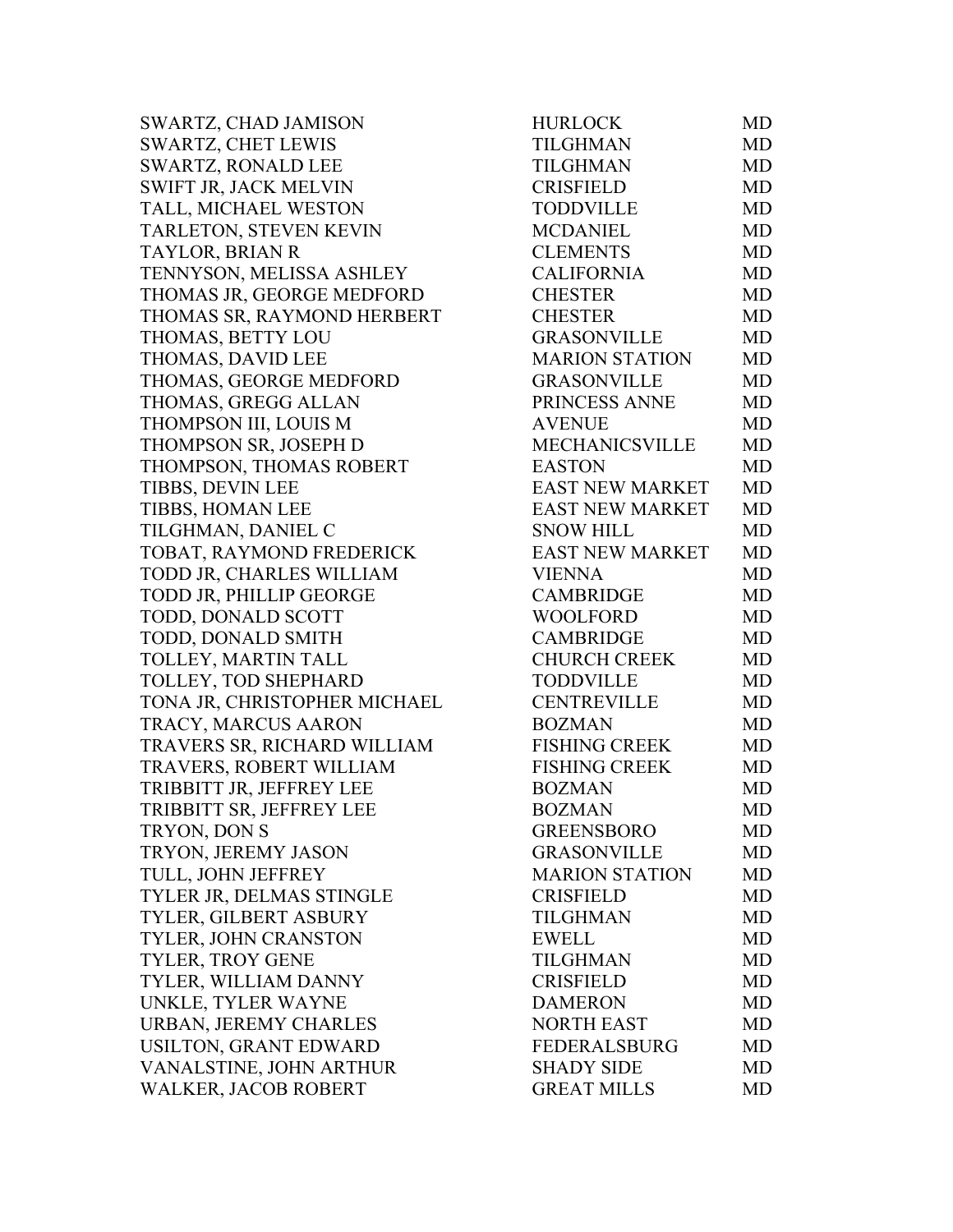WALLER JR, HARVEY HANKS WALTER SR, JOHN LESTER WALTERS JR, CLYDE WILSON WALTERS, CHRISTOPHER LANCE WALTERS, CORY MICHAEL WALTERS, JUSTIN LANCE WALTON, JOHN ROBERT WANEX, JASON MARK WARD, ERIC JAY WASHINGTON, LEON ROBERT WATHEN JR, PAUL BENJAMIN WATKINS, MATTHEW WILLIAM WATTS, WYATT HUNTER WEBSTER SR, EARL D WEBSTER, ANTHONY WEBSTER, DANIEL RALPH WEBSTER, RICHARD DANIEL WEBSTER, ROBERT D WEISENBORN, KURT JUSTIN WEISS JR, RAYMOND WILLIAM WEISS, RAYMOND JOSEPH WELCH, ERIC F WELCH, GERALD WAYNE WENTZ, JAMES KENNETH WEST, DOUGLAS DARBY WHAPLES, ROBERT LEROY WHAPLES, ROBERT W WHARTON, EARL WESLEY WHEATLEY, CHARLES L WHEATLEY, MARK DULANEY WHEATLEY, SCOTT KEMBLE WHEEDLETON, CHARLES E WHEEDLETON, JAMES WHITLEY WHEWELL, PATRICK MICHAEL WHITE JR, JEFFERY LANE WHITE SR, JEFFERY L WHITE, HARRY WALTON WHITE, JAMES NOBLE WHITE, TAYLOR ANDREWS WHITE, TUCKER HARRISON WHITELOCK, BRUCE WAYNE WHITELOCK, CHARLES DAVID WILLEY JR, MICHAEL AARON WILLEY, ANTHONY JOSEPH WILLEY, DEBRA R WILLEY, ROBBIE JOE

| <b>CAMBRIDGE</b>      | MD        |
|-----------------------|-----------|
| <b>FISHING CREEK</b>  | <b>MD</b> |
| <b>DEAL ISLAND</b>    | MD        |
| <b>CAMBRIDGE</b>      | <b>MD</b> |
| <b>QUEENSTOWN</b>     | <b>MD</b> |
| <b>CAMBRIDGE</b>      | MD        |
| <b>TILGHMAN</b>       | <b>MD</b> |
| <b>HURLOCK</b>        | MD        |
| <b>CRISFIELD</b>      | <b>MD</b> |
| <b>GRASONVILLE</b>    | MD        |
| LEONARDTOWN           | <b>MD</b> |
| <b>MADISON</b>        | <b>MD</b> |
| <b>TRAPPE</b>         | MD        |
| <b>DAMES QUARTER</b>  | <b>MD</b> |
| <b>DEAL ISLAND</b>    | <b>MD</b> |
| <b>DEAL ISLAND</b>    | <b>MD</b> |
| <b>DEAL ISLAND</b>    | <b>MD</b> |
| <b>CHANCE</b>         | <b>MD</b> |
| <b>TRAPPE</b>         | <b>MD</b> |
| <b>MCDANIEL</b>       | <b>MD</b> |
| <b>MCDANIEL</b>       | <b>MD</b> |
| <b>SAINT INIGOES</b>  | MD        |
| <b>MARION STATION</b> | MD        |
| <b>CAMBRIDGE</b>      | <b>MD</b> |
| <b>CHESTERTOWN</b>    | <b>MD</b> |
| <b>VIENNA</b>         | MD        |
| <b>PRESTON</b>        | <b>MD</b> |
| <b>CLAIBORNE</b>      | MD        |
| PRINCESS ANNE         | <b>MD</b> |
| PRINCESS ANNE         | <b>MD</b> |
| <b>DEAL ISLAND</b>    | <b>MD</b> |
| <b>SEAFORD</b>        | DE        |
| <b>CAMBRIDGE</b>      | MD        |
| TILGHMAN              | MD        |
| <b>WENONA</b>         | MD        |
| <b>WENONA</b>         | MD        |
| <b>ROCK HALL</b>      | <b>MD</b> |
| <b>ROCK HALL</b>      | MD        |
| <b>ROCK HALL</b>      | MD        |
| <b>ROCK HALL</b>      | MD        |
| <b>DEAL ISLAND</b>    | MD        |
| <b>DAMES OUARTER</b>  | MD        |
| <b>CAMBRIDGE</b>      | MD        |
| <b>TAYLORS ISLAND</b> | MD        |
| <b>TAYLORS ISLAND</b> | MD        |
| <b>CAMBRIDGE</b>      | MD        |
|                       |           |